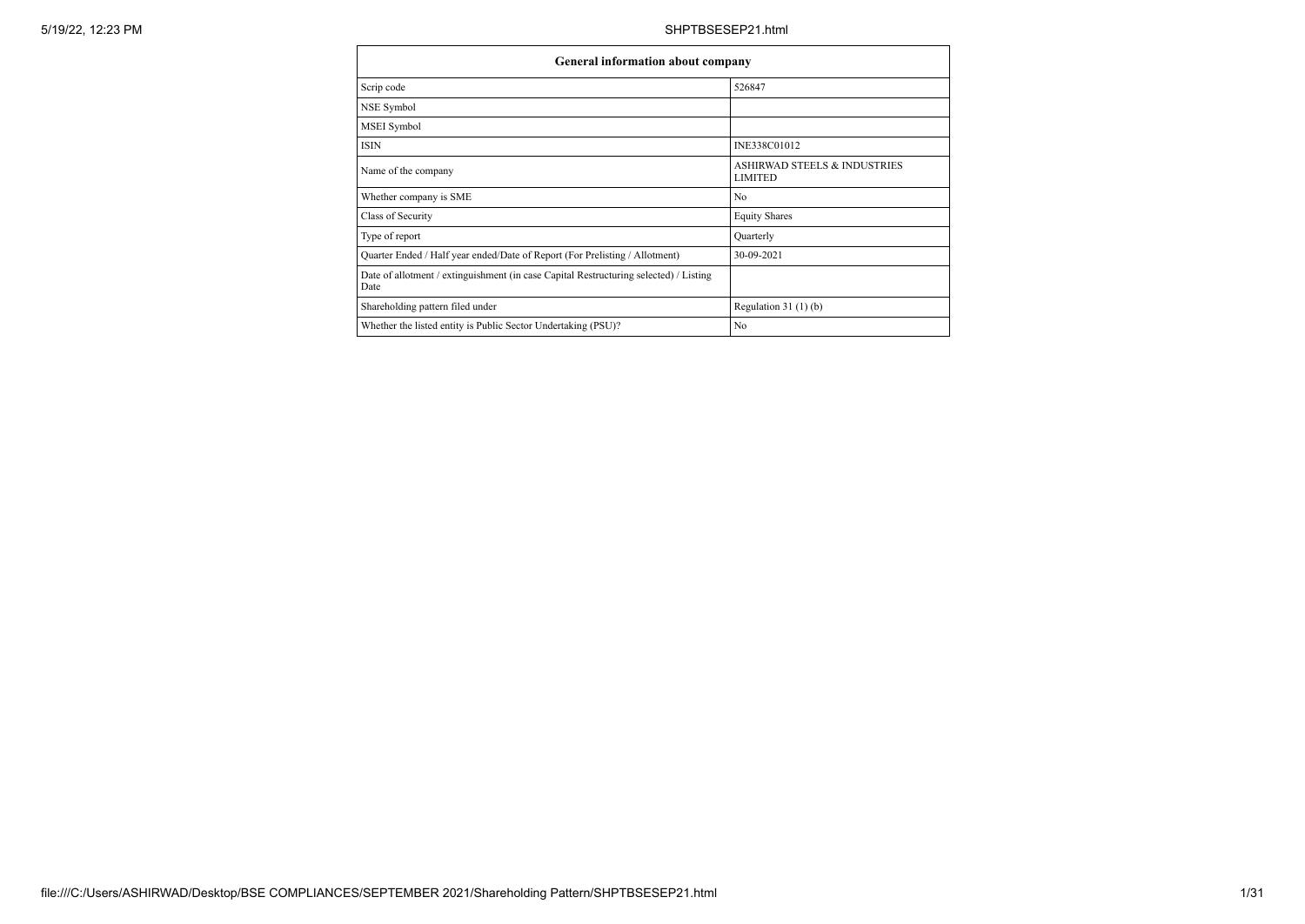|                | <b>Declaration</b>                                                                        |        |                                |                       |                             |  |  |  |  |  |  |
|----------------|-------------------------------------------------------------------------------------------|--------|--------------------------------|-----------------------|-----------------------------|--|--|--|--|--|--|
| Sr.<br>No.     | Particular                                                                                | Yes/No | Promoter and<br>Promoter Group | Public<br>shareholder | Non Promoter-<br>Non Public |  |  |  |  |  |  |
| 1              | Whether the Listed Entity has issued any partly paid up shares?                           | No     | No                             | N <sub>0</sub>        | No                          |  |  |  |  |  |  |
| $\overline{2}$ | Whether the Listed Entity has issued any Convertible Securities<br>$\Omega$               | No     | N <sub>o</sub>                 | N <sub>o</sub>        | No                          |  |  |  |  |  |  |
| 3              | Whether the Listed Entity has issued any Warrants?                                        | No     | N <sub>o</sub>                 | N <sub>0</sub>        | No                          |  |  |  |  |  |  |
| $\overline{4}$ | Whether the Listed Entity has any shares against which<br>depository receipts are issued? | No     | N <sub>o</sub>                 | N <sub>0</sub>        | No                          |  |  |  |  |  |  |
| 5              | Whether the Listed Entity has any shares in locked-in?                                    | No     | N <sub>o</sub>                 | N <sub>0</sub>        | N <sub>o</sub>              |  |  |  |  |  |  |
| 6              | Whether any shares held by promoters are pledge or otherwise<br>encumbered?               | No     | N <sub>o</sub>                 |                       |                             |  |  |  |  |  |  |
| $\overline{7}$ | Whether company has equity shares with differential voting<br>rights?                     | No     | N <sub>0</sub>                 | N <sub>0</sub>        | No                          |  |  |  |  |  |  |
| 8              | Whether the listed entity has any significant beneficial owner?                           | No     |                                |                       |                             |  |  |  |  |  |  |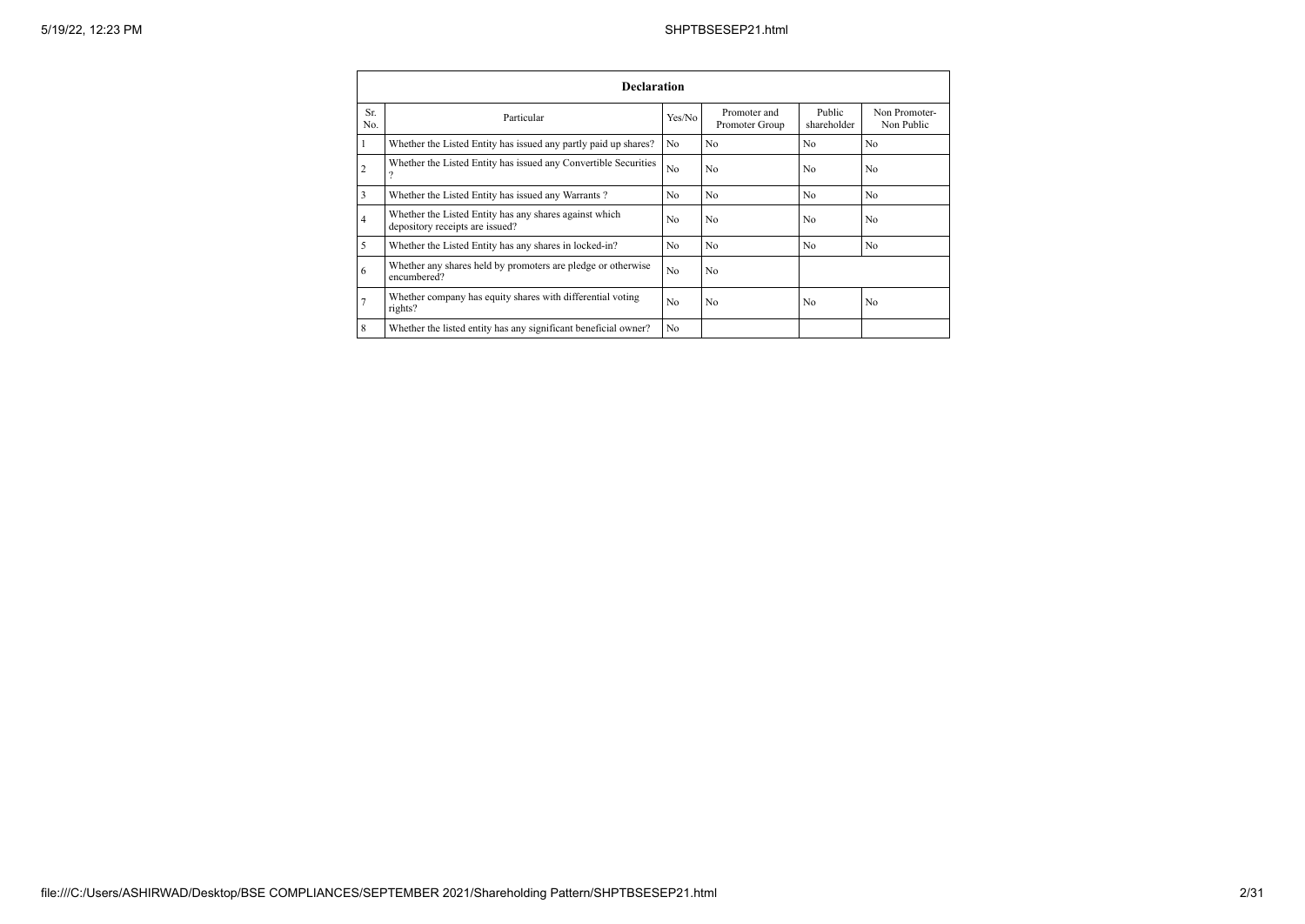|                   |                                                |              |                       |                             |                          |                              | Table I - Summary Statement holding of specified securities |                          |                           |                                      |                     |  |
|-------------------|------------------------------------------------|--------------|-----------------------|-----------------------------|--------------------------|------------------------------|-------------------------------------------------------------|--------------------------|---------------------------|--------------------------------------|---------------------|--|
|                   | Category                                       | Nos. Of      | No. of<br>fully paid  | No. Of<br>Partly<br>paid-up | No. Of<br>shares         | Total nos.<br>shares         | Shareholding as a<br>% of total no. of                      | class of securities (IX) |                           | Number of Voting Rights held in each |                     |  |
| Category<br>$($ I | of<br>shareholder                              | shareholders | up equity             | equity                      | underlying<br>Depository | held (VII)                   | shares (calculated<br>as per SCRR,                          |                          | No of Voting (XIV) Rights |                                      | Total as a          |  |
|                   | (II)                                           | (III)        | shares<br>held $(IV)$ | shares<br>held<br>(V)       | Receipts<br>(VI)         | $= (IV) +$<br>$(V)$ + $(VI)$ | 1957) (VIII) As a<br>% of $(A+B+C2)$                        | Class eg:<br>X           | Class<br>eg:y             | Total                                | $%$ of<br>$(A+B+C)$ |  |
| (A)               | Promoter<br>&<br>Promoter<br>Group             | 41           | 8364851               |                             |                          | 8364851                      | 66.92                                                       | 8364851                  | 8364851                   |                                      | 66.9                |  |
| (B)               | Public                                         | 3683         | 4135149               |                             |                          | 4135149                      | 33.08                                                       | 4138149                  |                           | 4138149                              | 33.1                |  |
| (C)               | Non<br>Promoter-<br>Non Public                 |              |                       |                             |                          |                              |                                                             |                          |                           |                                      |                     |  |
| (C1)              | <b>Shares</b><br>underlying<br>DR <sub>s</sub> |              |                       |                             |                          |                              |                                                             |                          |                           |                                      |                     |  |
| (C2)              | Shares held<br>by<br>Employee<br><b>Trusts</b> |              |                       |                             |                          |                              |                                                             |                          |                           |                                      |                     |  |
|                   | Total                                          | 3724         | 12500000              |                             |                          | 12500000                     | 100                                                         | 12503000                 |                           | 12503000 100                         |                     |  |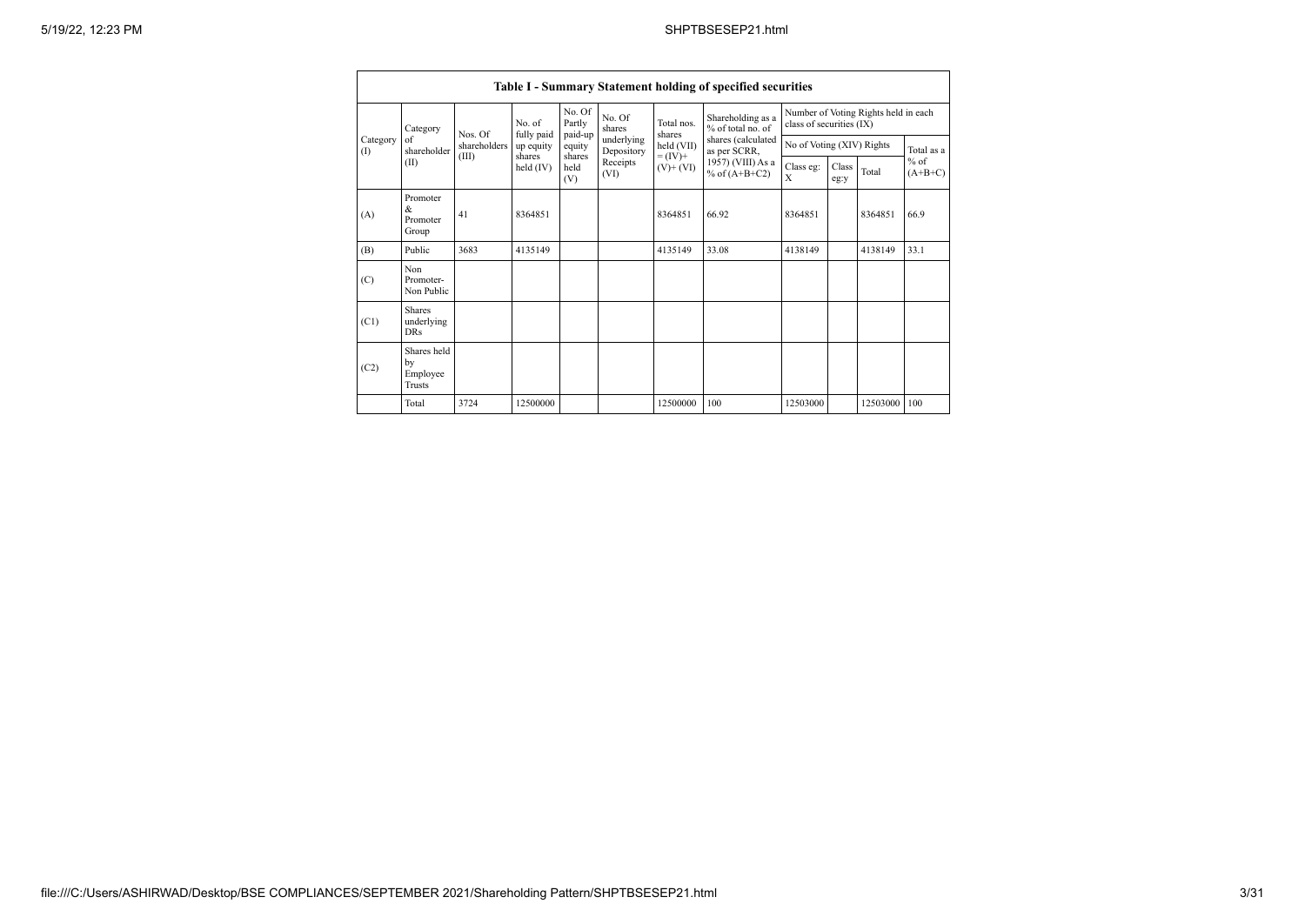|          |                                                                                                                                                                                                                                                                                                                     |                                                                                    |                                        | Table I - Summary Statement holding of specified securities                              |                                                                               |                                                         |                                       |                                                  |                              |
|----------|---------------------------------------------------------------------------------------------------------------------------------------------------------------------------------------------------------------------------------------------------------------------------------------------------------------------|------------------------------------------------------------------------------------|----------------------------------------|------------------------------------------------------------------------------------------|-------------------------------------------------------------------------------|---------------------------------------------------------|---------------------------------------|--------------------------------------------------|------------------------------|
| Category | No. Of Shares<br>No. Of<br>Underlying<br>No. of<br>Shares<br>Shares<br>Category<br>Outstanding<br>Underlying<br>Underlying<br>convertible<br>of<br>Outstanding<br>shareholder<br>Outstanding<br>securities and<br>convertible<br>Warrants<br>No. Of<br>(II)<br>securities<br>$(X_i)$<br>Warrants (Xi)<br>(X)<br>(a) | Shareholding, as a %<br>assuming full<br>conversion of<br>convertible securities ( | Number of<br>Locked in<br>shares (XII) |                                                                                          | Number of<br><b>Shares</b><br>pledged or<br>otherwise<br>encumbered<br>(XIII) |                                                         | Number of<br>equity shares<br>held in |                                                  |                              |
| (I)      |                                                                                                                                                                                                                                                                                                                     |                                                                                    |                                        | as a percentage of<br>diluted share capital)<br>$(XI)=(VII)+(X) As a %$<br>of $(A+B+C2)$ | No.<br>(a)                                                                    | As a<br>$%$ of<br>total<br><b>Shares</b><br>held<br>(b) | No.<br>(a)                            | As a<br>$%$ of<br>total<br>Shares<br>held<br>(b) | dematerialized<br>form (XIV) |
| (A)      | Promoter<br>&<br>Promoter<br>Group                                                                                                                                                                                                                                                                                  |                                                                                    |                                        | 66.92                                                                                    |                                                                               |                                                         |                                       |                                                  | 8306351                      |
| (B)      | Public                                                                                                                                                                                                                                                                                                              |                                                                                    |                                        | 33.08                                                                                    |                                                                               |                                                         |                                       |                                                  | 3794111                      |
| (C)      | Non<br>Promoter-<br>Non Public                                                                                                                                                                                                                                                                                      |                                                                                    |                                        |                                                                                          |                                                                               |                                                         |                                       |                                                  |                              |
| (C1)     | <b>Shares</b><br>underlying<br><b>DRs</b>                                                                                                                                                                                                                                                                           |                                                                                    |                                        |                                                                                          |                                                                               |                                                         |                                       |                                                  |                              |
| (C2)     | Shares held<br>by<br>Employee<br><b>Trusts</b>                                                                                                                                                                                                                                                                      |                                                                                    |                                        |                                                                                          |                                                                               |                                                         |                                       |                                                  |                              |
|          | Total                                                                                                                                                                                                                                                                                                               |                                                                                    |                                        | 100                                                                                      |                                                                               |                                                         |                                       |                                                  | 12100462                     |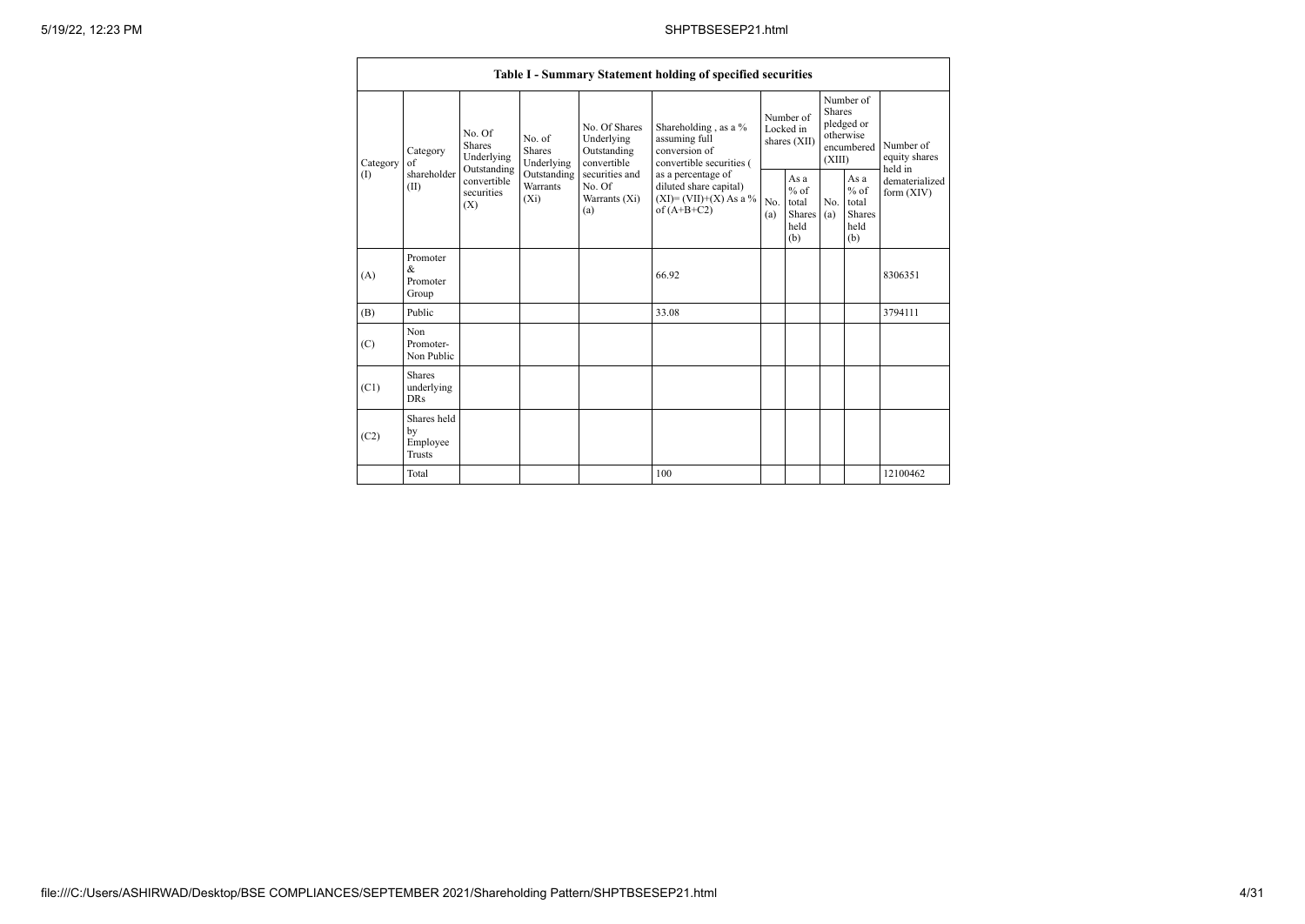|                                                                                                | Table II - Statement showing shareholding pattern of the Promoter and Promoter Group                                |                                  |                                   |                       |                                    |                             |                                           |                           |               |                                      |                           |
|------------------------------------------------------------------------------------------------|---------------------------------------------------------------------------------------------------------------------|----------------------------------|-----------------------------------|-----------------------|------------------------------------|-----------------------------|-------------------------------------------|---------------------------|---------------|--------------------------------------|---------------------------|
|                                                                                                |                                                                                                                     |                                  | No. of                            | No.<br>Of<br>Partly   | No. Of                             | Total nos.                  | Shareholding<br>as a % of<br>total no. of | class of securities (IX)  |               | Number of Voting Rights held in each |                           |
| Sr.                                                                                            | Category &<br>Name of the<br>Shareholders (I)                                                                       | Nos. Of<br>shareholders<br>(III) | fully paid<br>up equity<br>shares | paid-<br>up<br>equity | shares<br>underlying<br>Depository | shares<br>held<br>$(VII) =$ | shares<br>(calculated as<br>per SCRR,     | No of Voting (XIV) Rights |               |                                      | Total<br>as a %<br>of     |
|                                                                                                |                                                                                                                     |                                  | held $(IV)$                       | shares<br>held<br>(V) | Receipts<br>(VI)                   | $(IV)+$<br>$(V)+(VI)$       | 1957) (VIII)<br>As a % of<br>$(A+B+C2)$   | Class eg:<br>X            | Class<br>eg:y | Total                                | Total<br>Voting<br>rights |
| А                                                                                              | Table II - Statement showing shareholding pattern of the Promoter and Promoter Group                                |                                  |                                   |                       |                                    |                             |                                           |                           |               |                                      |                           |
| (1)                                                                                            | Indian                                                                                                              |                                  |                                   |                       |                                    |                             |                                           |                           |               |                                      |                           |
| (a)                                                                                            | Individuals/Hindu<br>undivided Family                                                                               | 27                               | 505675                            |                       |                                    | 505675                      | 4.05                                      | 505675                    |               | 505675                               | 4.04                      |
| (d)                                                                                            | Any Other<br>(specify)                                                                                              | 14                               | 7859176                           |                       |                                    | 7859176                     | 62.87                                     | 7859176                   |               | 7859176                              | 62.86                     |
| Sub-Total<br>(A)(1)                                                                            |                                                                                                                     | 41                               | 8364851                           |                       |                                    | 8364851                     | 66.92                                     | 8364851                   |               | 8364851                              | 66.9                      |
| (2)                                                                                            | Foreign                                                                                                             |                                  |                                   |                       |                                    |                             |                                           |                           |               |                                      |                           |
| Total<br>Shareholding<br>of Promoter<br>and<br>Promoter<br>Group $(A)=$<br>$(A)(1)+(A)$<br>(2) |                                                                                                                     | 41                               | 8364851                           |                       |                                    | 8364851                     | 66.92                                     | 8364851                   |               | 8364851                              | 66.9                      |
| B                                                                                              | Table III - Statement showing shareholding pattern of the Public shareholder                                        |                                  |                                   |                       |                                    |                             |                                           |                           |               |                                      |                           |
| (1)                                                                                            | Institutions                                                                                                        |                                  |                                   |                       |                                    |                             |                                           |                           |               |                                      |                           |
| (a)                                                                                            | Mutual Funds                                                                                                        | 1                                | 8700                              |                       |                                    | 8700                        | 0.07                                      | 8700                      |               | 8700                                 | 0.07                      |
| Sub-Total<br>(B)(1)                                                                            |                                                                                                                     | $\mathbf{1}$                     | 8700                              |                       |                                    | 8700                        | 0.07                                      | 8700                      |               | 8700                                 | 0.07                      |
| (3)                                                                                            | Non-institutions                                                                                                    |                                  |                                   |                       |                                    |                             |                                           |                           |               |                                      |                           |
| (a(i))                                                                                         | Individuals -<br>i.Individual<br>shareholders<br>holding nominal<br>share capital up<br>to Rs. 2 lakhs.             | 3594                             | 1017966                           |                       |                                    | 1017966                     | 8.14                                      | 1017966                   |               | 1017966                              | 8.14                      |
| (a(ii))                                                                                        | Individuals - ii.<br>Individual<br>shareholders<br>holding nominal<br>share capital in<br>excess of Rs. 2<br>lakhs. | 24                               | 1184741                           |                       |                                    | 1184741                     | 9.48                                      | 1187741                   |               | 1187741                              | 9.5                       |
| (e)                                                                                            | Any Other<br>(specify)                                                                                              | 64                               | 1923742                           |                       |                                    | 1923742                     | 15.39                                     | 1923742                   |               | 1923742                              | 15.39                     |
| Sub-Total<br>(B)(3)                                                                            |                                                                                                                     | 3682                             | 4126449                           |                       |                                    | 4126449                     | 33.01                                     | 4129449                   |               | 4129449                              | 33.03                     |
| <b>Total Public</b><br>Shareholding<br>$(B)=(B)(1)+$<br>$(B)(2)+(B)$<br>(3)                    |                                                                                                                     | 3683                             | 4135149                           |                       |                                    | 4135149                     | 33.08                                     | 4138149                   |               | 4138149                              | 33.1                      |
| $\overline{C}$                                                                                 | Table IV - Statement showing shareholding pattern of the Non Promoter- Non Public shareholder                       |                                  |                                   |                       |                                    |                             |                                           |                           |               |                                      |                           |
| Total (                                                                                        |                                                                                                                     | 3724                             | 12500000                          |                       |                                    | 12500000 100                |                                           | 12503000                  |               | 12503000 100                         |                           |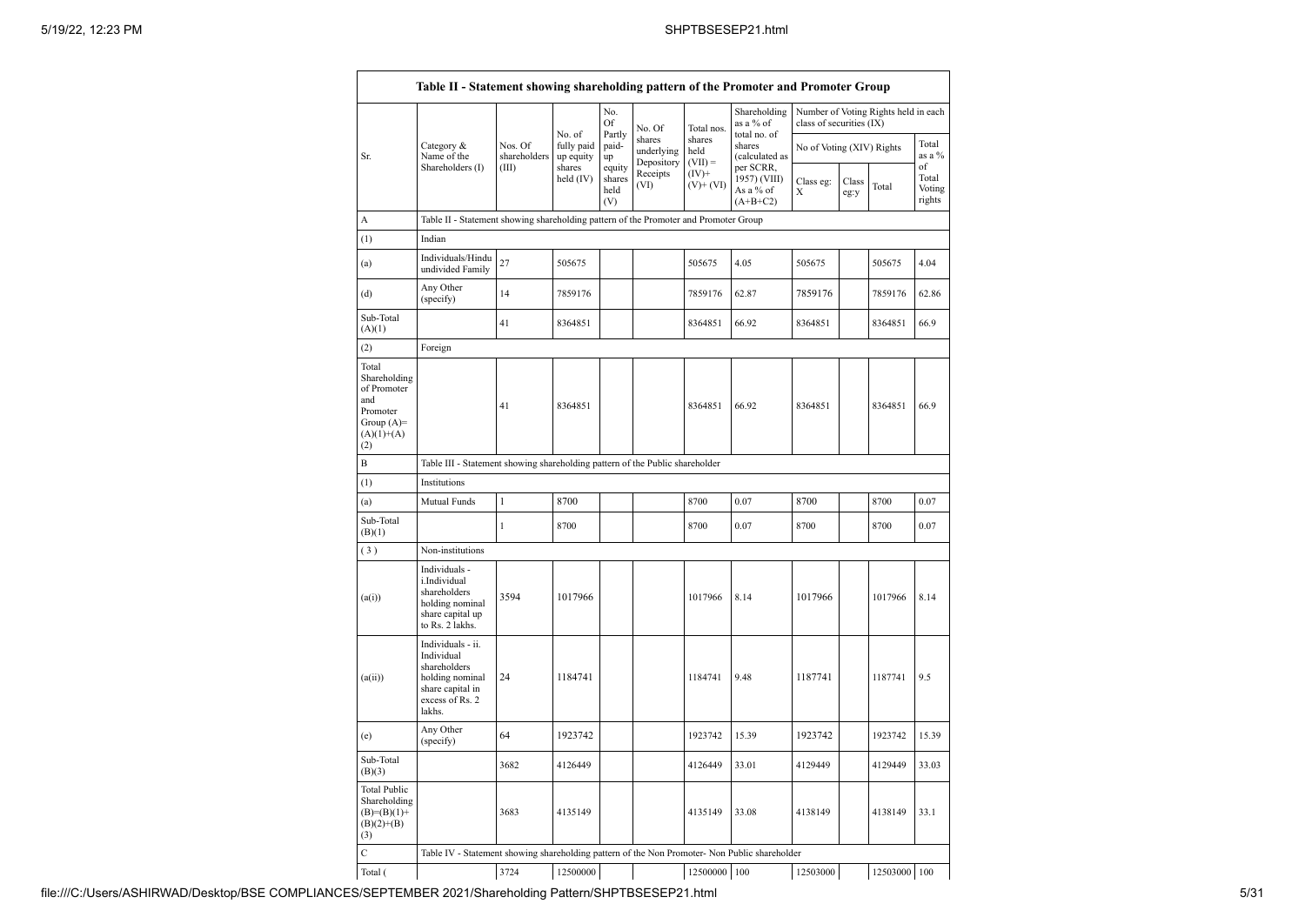| $A+B+C2$           |      |          |  |          |     |          |              |  |
|--------------------|------|----------|--|----------|-----|----------|--------------|--|
| Total<br>$(A+B+C)$ | 3724 | 12500000 |  | 12500000 | 100 | 12503000 | 12503000 100 |  |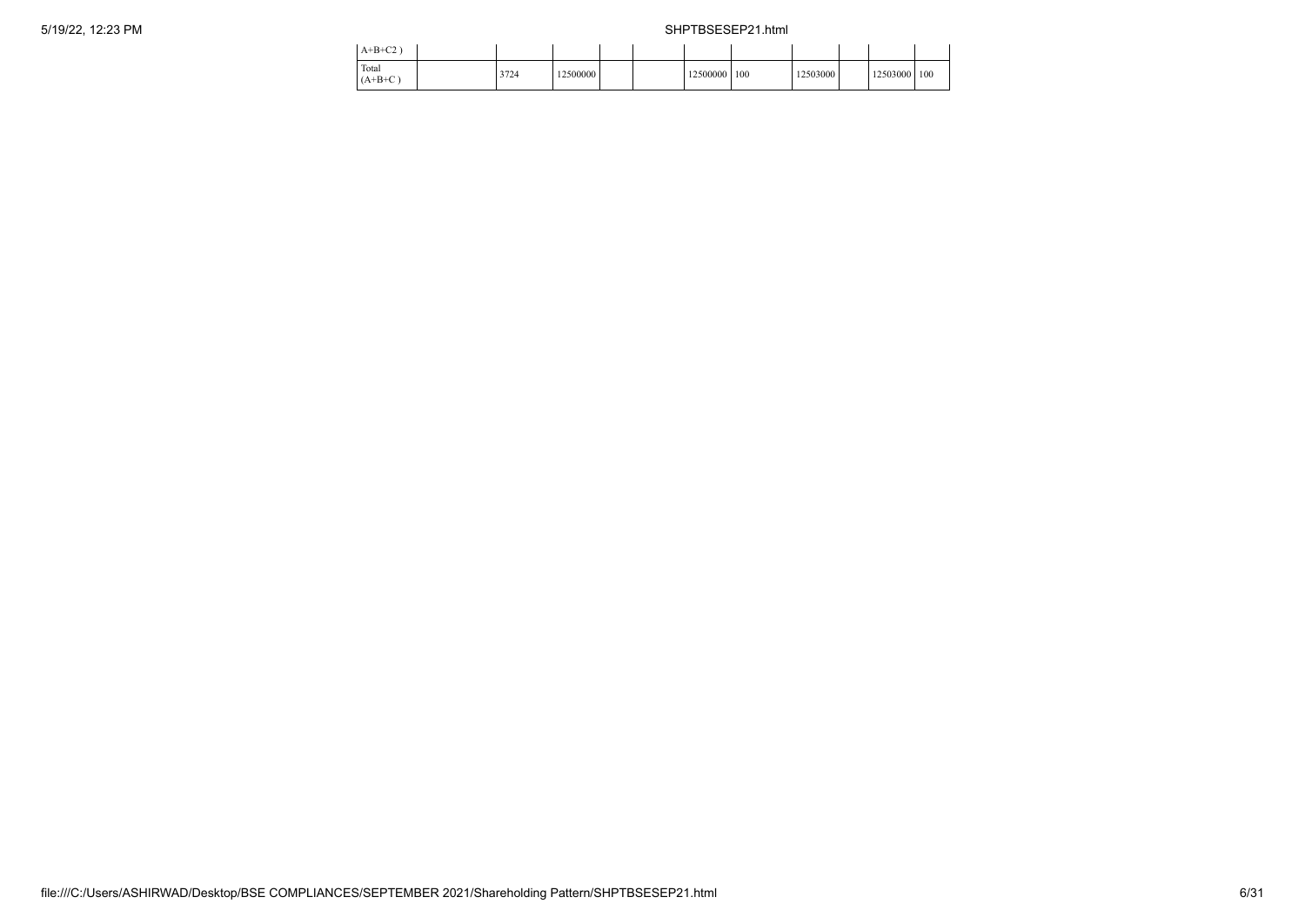|                                                                                         |                                                                                      |                                    |                                                           | Table II - Statement showing shareholding pattern of the Promoter and Promoter Group          |                                        |                                                            |                                                                        |                                                         |                                       |  |  |
|-----------------------------------------------------------------------------------------|--------------------------------------------------------------------------------------|------------------------------------|-----------------------------------------------------------|-----------------------------------------------------------------------------------------------|----------------------------------------|------------------------------------------------------------|------------------------------------------------------------------------|---------------------------------------------------------|---------------------------------------|--|--|
| Sr.                                                                                     | No. Of<br>Shares<br>Underlying<br>Outstanding                                        | No. of<br>Shares<br>Underlying     | No. Of Shares<br>Underlying<br>Outstanding<br>convertible | Shareholding, as a %<br>assuming full conversion of<br>convertible securities (as a           | Number of<br>Locked in<br>shares (XII) |                                                            | Number of<br>Shares<br>pledged or<br>otherwise<br>encumbered<br>(XIII) |                                                         | Number of<br>equity shares<br>held in |  |  |
|                                                                                         | convertible<br>securities<br>(X)                                                     | Outstanding<br>Warrants<br>$(X_i)$ | securities and<br>No. Of Warrants<br>$(X_i)(a)$           | percentage of diluted share<br>capital) $(XI) = (VII)+(X) As$<br>a % of $(A+B+C2)$            | No.<br>(a)                             | As $\mathbf a$<br>$%$ of<br>total<br>Shares<br>held<br>(b) | No.<br>(a)                                                             | As a<br>$%$ of<br>total<br><b>Shares</b><br>held<br>(b) | dematerialized<br>form (XIV)          |  |  |
| А                                                                                       | Table II - Statement showing shareholding pattern of the Promoter and Promoter Group |                                    |                                                           |                                                                                               |                                        |                                                            |                                                                        |                                                         |                                       |  |  |
| (1)                                                                                     | Indian                                                                               |                                    |                                                           |                                                                                               |                                        |                                                            |                                                                        |                                                         |                                       |  |  |
| (a)                                                                                     |                                                                                      |                                    |                                                           | 4.05                                                                                          |                                        |                                                            |                                                                        |                                                         | 447175                                |  |  |
| (d)                                                                                     |                                                                                      |                                    |                                                           | 62.87                                                                                         |                                        |                                                            |                                                                        |                                                         | 7859176                               |  |  |
| Sub-Total (A)<br>(1)                                                                    |                                                                                      |                                    |                                                           | 66.92                                                                                         |                                        |                                                            |                                                                        |                                                         | 8306351                               |  |  |
| (2)                                                                                     | Foreign                                                                              |                                    |                                                           |                                                                                               |                                        |                                                            |                                                                        |                                                         |                                       |  |  |
| Total<br>Shareholding<br>of Promoter<br>and Promoter<br>Group $(A)=$<br>$(A)(1)+(A)(2)$ |                                                                                      |                                    |                                                           | 66.92                                                                                         |                                        |                                                            |                                                                        |                                                         | 8306351                               |  |  |
| B                                                                                       |                                                                                      |                                    |                                                           | Table III - Statement showing shareholding pattern of the Public shareholder                  |                                        |                                                            |                                                                        |                                                         |                                       |  |  |
| (1)                                                                                     | Institutions                                                                         |                                    |                                                           |                                                                                               |                                        |                                                            |                                                                        |                                                         |                                       |  |  |
| (a)                                                                                     |                                                                                      |                                    |                                                           | 0.07                                                                                          |                                        |                                                            |                                                                        |                                                         | $\boldsymbol{0}$                      |  |  |
| Sub-Total (B)<br>(1)                                                                    |                                                                                      |                                    |                                                           | 0.07                                                                                          |                                        |                                                            |                                                                        |                                                         | $\boldsymbol{0}$                      |  |  |
| (3)                                                                                     | Non-institutions                                                                     |                                    |                                                           |                                                                                               |                                        |                                                            |                                                                        |                                                         |                                       |  |  |
| (a(i))                                                                                  |                                                                                      |                                    |                                                           | 8.14                                                                                          |                                        |                                                            |                                                                        |                                                         | 787628                                |  |  |
| (a(ii))                                                                                 |                                                                                      |                                    |                                                           | 9.48                                                                                          |                                        |                                                            |                                                                        |                                                         | 1184741                               |  |  |
| (e)                                                                                     |                                                                                      |                                    |                                                           | 15.39                                                                                         |                                        |                                                            |                                                                        |                                                         | 1821742                               |  |  |
| Sub-Total (B)<br>(3)                                                                    |                                                                                      |                                    |                                                           | 33.01                                                                                         |                                        |                                                            |                                                                        |                                                         | 3794111                               |  |  |
| <b>Total Public</b><br>Shareholding<br>$(B)=(B)(1)+$<br>$(B)(2)+(B)(3)$                 |                                                                                      |                                    |                                                           | 33.08                                                                                         |                                        |                                                            |                                                                        |                                                         | 3794111                               |  |  |
| $\mathbf C$                                                                             |                                                                                      |                                    |                                                           | Table IV - Statement showing shareholding pattern of the Non Promoter- Non Public shareholder |                                        |                                                            |                                                                        |                                                         |                                       |  |  |
| Total (<br>$A+B+C2$ )                                                                   |                                                                                      |                                    |                                                           | 100                                                                                           |                                        |                                                            |                                                                        |                                                         | 12100462                              |  |  |
| Total $(A+B+C)$<br>$\lambda$                                                            |                                                                                      |                                    |                                                           | 100                                                                                           |                                        |                                                            |                                                                        |                                                         | 12100462                              |  |  |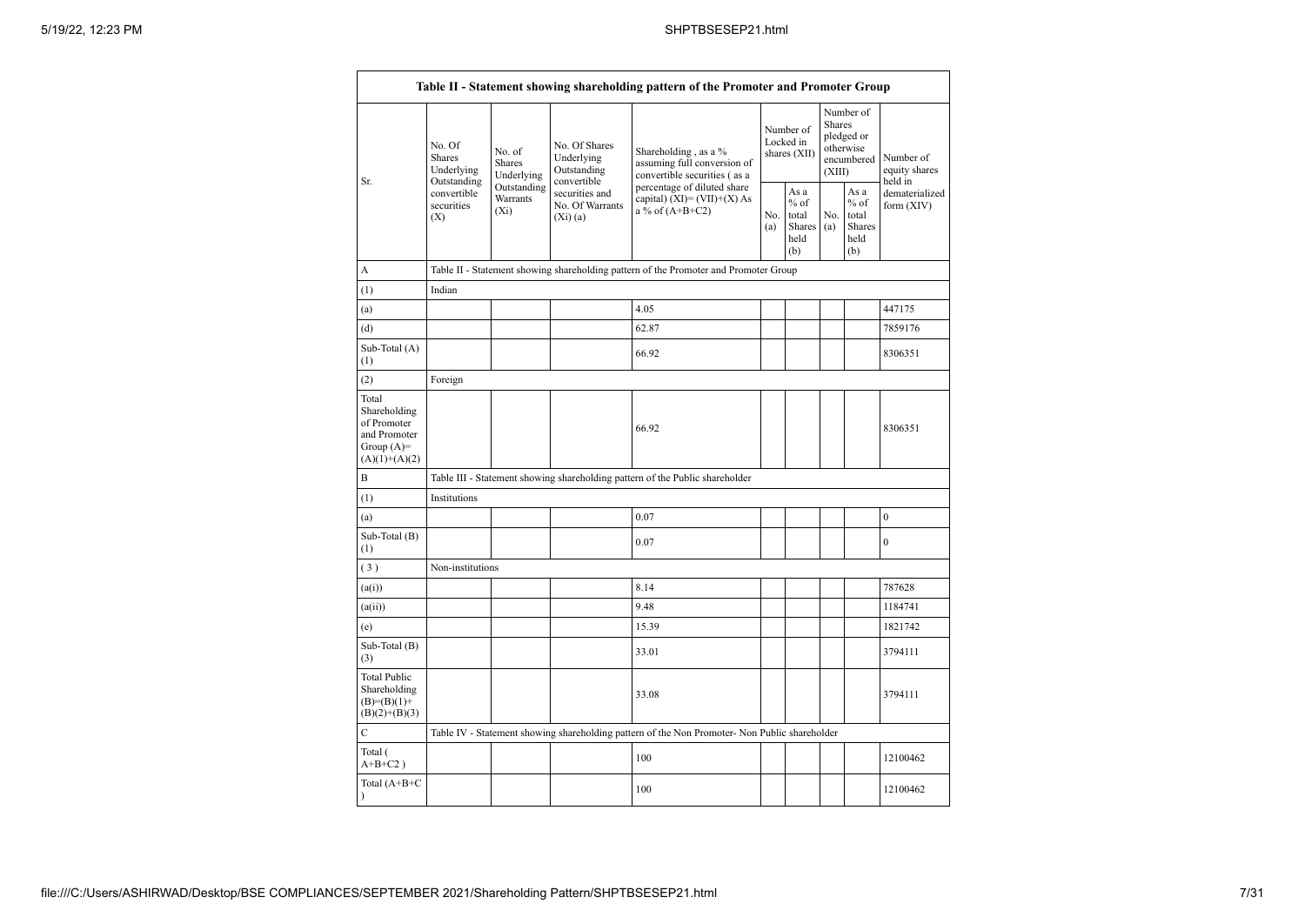| Individuals/Hindu undivided Family                                                                                                                                                       |                               |                                  |                                      |                                    |                                    |                                |                                   |  |  |  |  |
|------------------------------------------------------------------------------------------------------------------------------------------------------------------------------------------|-------------------------------|----------------------------------|--------------------------------------|------------------------------------|------------------------------------|--------------------------------|-----------------------------------|--|--|--|--|
| Searial No.                                                                                                                                                                              | $\mathbf{1}$                  | $\overline{c}$                   | 3                                    | $\overline{4}$                     | 5                                  | 6                              | 7                                 |  |  |  |  |
| Name of the<br>Shareholders (I)                                                                                                                                                          | <b>ANIKA</b><br><b>BURMAN</b> | <b>DALBIR</b><br><b>CHHIBBAR</b> | <b>DILBAG RAI</b><br><b>CHHIBBAR</b> | <b>GITA DEVI</b><br><b>AGARWAL</b> | <b>KARANBIR</b><br><b>CHHIBBAR</b> | KISTURI DEVI<br><b>AGARWAL</b> | MADAN<br><b>MOHAN</b><br>CHHIBBAR |  |  |  |  |
| PAN(II)                                                                                                                                                                                  | AFEPC7744J                    | ACKPC0119Q                       | ACNPC7806K                           | AFIPA0058B                         | AFLPC7463F                         | ACTPA4268R                     | ACMPC2620E                        |  |  |  |  |
| No. of fully paid<br>up equity shares<br>held (IV)                                                                                                                                       | 5000                          | 108725                           | 2000                                 | 7000                               | 4500                               | 3500                           | 2500                              |  |  |  |  |
| No. Of Partly paid-<br>up equity shares<br>held(V)                                                                                                                                       |                               |                                  |                                      |                                    |                                    |                                |                                   |  |  |  |  |
| No. Of shares<br>underlying<br>Depository<br>Receipts (VI)                                                                                                                               |                               |                                  |                                      |                                    |                                    |                                |                                   |  |  |  |  |
| Total nos. shares<br>held $(VII) = (IV) +$<br>$(V)$ + $(VI)$                                                                                                                             | 5000                          | 108725                           | 2000                                 | 7000                               | 4500                               | 3500                           | 2500                              |  |  |  |  |
| Shareholding as a<br>% of total no. of<br>shares (calculated<br>as per SCRR,<br>1957) (VIII) As a<br>% of $(A+B+C2)$                                                                     | 0.04                          | 0.87                             | 0.02                                 | 0.06                               | 0.04                               | 0.03                           | 0.02                              |  |  |  |  |
| Number of Voting Rights held in each class of securities (IX)                                                                                                                            |                               |                                  |                                      |                                    |                                    |                                |                                   |  |  |  |  |
| Class eg:X                                                                                                                                                                               | 5000                          | 108725                           | 2000                                 | 7000                               | 4500                               | 3500                           | 2500                              |  |  |  |  |
| Class eg:y                                                                                                                                                                               |                               |                                  |                                      |                                    |                                    |                                |                                   |  |  |  |  |
| Total                                                                                                                                                                                    | 5000                          | 108725                           | 2000                                 | 7000                               | 4500                               | 3500                           | 2500                              |  |  |  |  |
| Total as a % of<br>Total Voting rights                                                                                                                                                   | 0.04                          | 0.87                             | 0.02                                 | 0.06                               | 0.04                               | 0.03                           | 0.02                              |  |  |  |  |
| No. Of Shares<br>Underlying<br>Outstanding<br>convertible<br>securities $(X)$                                                                                                            |                               |                                  |                                      |                                    |                                    |                                |                                   |  |  |  |  |
| No. of Shares<br>Underlying<br>Outstanding<br>Warrants (Xi)                                                                                                                              |                               |                                  |                                      |                                    |                                    |                                |                                   |  |  |  |  |
| No. Of Shares<br>Underlying<br>Outstanding<br>convertible<br>securities and No.<br>Of Warrants (Xi)<br>(a)                                                                               |                               |                                  |                                      |                                    |                                    |                                |                                   |  |  |  |  |
| Shareholding, as a<br>% assuming full<br>conversion of<br>convertible<br>securities (as a<br>percentage of<br>diluted share<br>capital) (XI)=<br>$(VII)+(Xi)(a) As a$<br>% of $(A+B+C2)$ | 0.04                          | 0.87                             | 0.02                                 | 0.06                               | 0.04                               | 0.03                           | 0.02                              |  |  |  |  |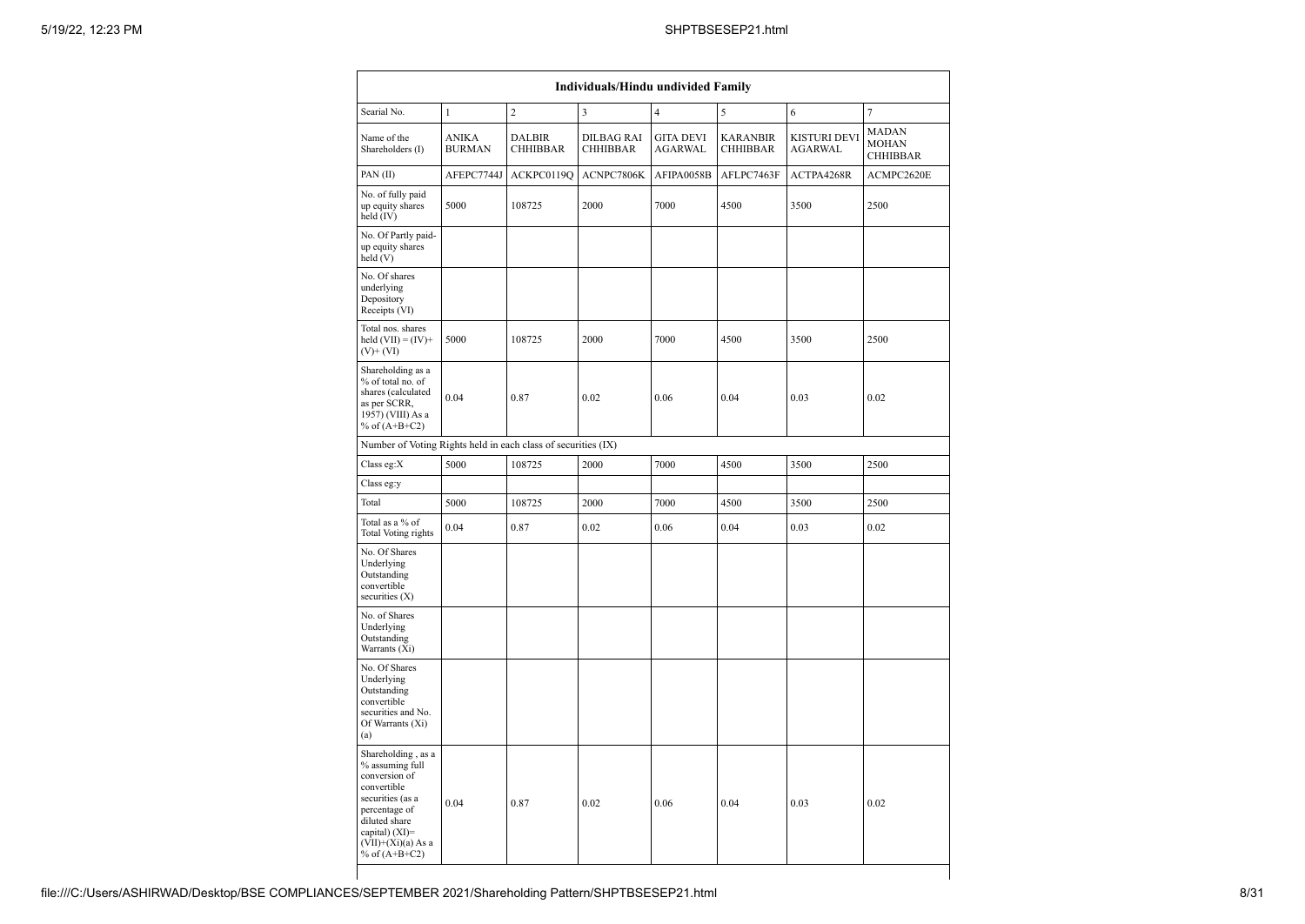| Number of Locked in shares (XII)                                     |          |          |          |          |          |          |          |  |  |  |  |
|----------------------------------------------------------------------|----------|----------|----------|----------|----------|----------|----------|--|--|--|--|
| No. (a)                                                              |          |          |          |          |          |          |          |  |  |  |  |
| As a % of total<br>Shares held (b)                                   |          |          |          |          |          |          |          |  |  |  |  |
| Number of Shares pledged or otherwise encumbered (XIII)              |          |          |          |          |          |          |          |  |  |  |  |
| No. (a)                                                              |          |          |          |          |          |          |          |  |  |  |  |
| As a % of total<br>Shares held (b)                                   |          |          |          |          |          |          |          |  |  |  |  |
| Number of equity<br>shares held in<br>dematerialized<br>form $(XIV)$ | 5000     | 108725   | 2000     | 7000     | 4500     | $\theta$ | 2500     |  |  |  |  |
| Reason for not providing PAN                                         |          |          |          |          |          |          |          |  |  |  |  |
| Reason for not<br>providing PAN                                      |          |          |          |          |          |          |          |  |  |  |  |
| Shareholder type                                                     | Promoter | Promoter | Promoter | Promoter | Promoter | Promoter | Promoter |  |  |  |  |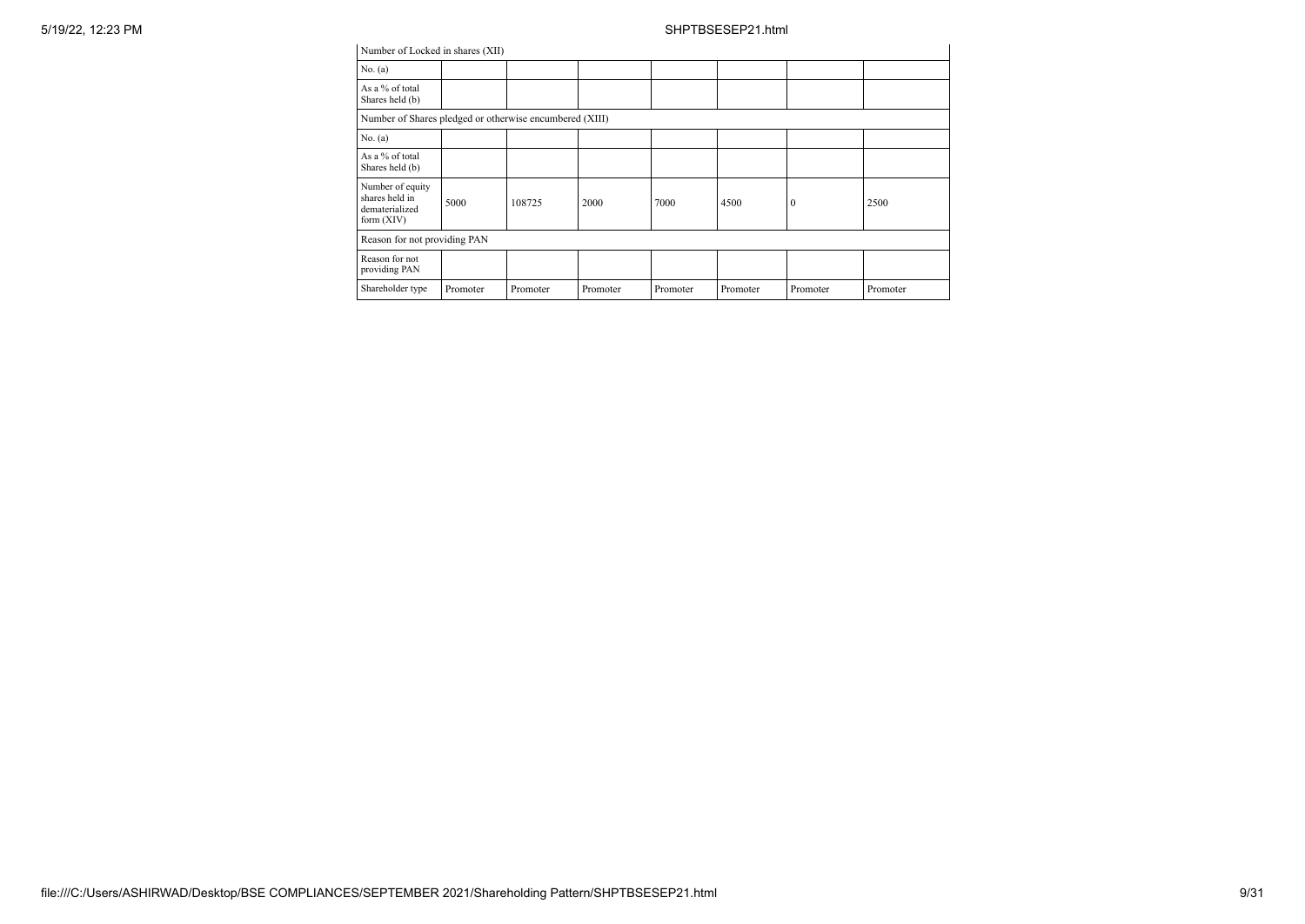| Individuals/Hindu undivided Family                                                                                                                                                       |                                 |                                |                                 |                              |                             |                                |                            |  |  |  |  |
|------------------------------------------------------------------------------------------------------------------------------------------------------------------------------------------|---------------------------------|--------------------------------|---------------------------------|------------------------------|-----------------------------|--------------------------------|----------------------------|--|--|--|--|
| Searial No.                                                                                                                                                                              | 8                               | 9                              | 10                              | 11                           | 12                          | 13                             | 14                         |  |  |  |  |
| Name of the<br>Shareholders (I)                                                                                                                                                          | <b>MADHU</b><br><b>CHHIBBAR</b> | <b>MALA</b><br><b>CHHIBBAR</b> | <b>MANISH</b><br><b>AGRAWAL</b> | <b>NITU</b><br><b>MITTAL</b> | PARAMJIT<br><b>CHHIBBAR</b> | <b>PREMA</b><br><b>AGARWAL</b> | PURANMAL<br><b>AGRAWAL</b> |  |  |  |  |
| PAN(II)                                                                                                                                                                                  | ACOPC9870E                      | ACSPC1404G                     | ACJPA0456B                      | AFEPM3467J                   | ACQPC0098N                  |                                | ACXPA6338C                 |  |  |  |  |
| No. of fully paid<br>up equity shares<br>held (IV)                                                                                                                                       | 10000                           | 7500                           | 20000                           | 23500                        | 15600                       | 10000                          | 3250                       |  |  |  |  |
| No. Of Partly paid-<br>up equity shares<br>held(V)                                                                                                                                       |                                 |                                |                                 |                              |                             |                                |                            |  |  |  |  |
| No. Of shares<br>underlying<br>Depository<br>Receipts (VI)                                                                                                                               |                                 |                                |                                 |                              |                             |                                |                            |  |  |  |  |
| Total nos. shares<br>held $(VII) = (IV) +$<br>$(V)$ + $(VI)$                                                                                                                             | 10000                           | 7500                           | 20000                           | 23500                        | 15600                       | 10000                          | 3250                       |  |  |  |  |
| Shareholding as a<br>% of total no. of<br>shares (calculated<br>as per SCRR,<br>1957) (VIII) As a<br>% of $(A+B+C2)$                                                                     | 0.08                            | 0.06                           | 0.16                            | 0.19                         | 0.12                        | 0.08                           | 0.03                       |  |  |  |  |
| Number of Voting Rights held in each class of securities (IX)                                                                                                                            |                                 |                                |                                 |                              |                             |                                |                            |  |  |  |  |
| Class eg:X                                                                                                                                                                               | 10000                           | 7500                           | 20000                           | 23500                        | 15600                       | 10000                          | 3250                       |  |  |  |  |
| Class eg:y                                                                                                                                                                               |                                 |                                |                                 |                              |                             |                                |                            |  |  |  |  |
| Total                                                                                                                                                                                    | 10000                           | 7500                           | 20000                           | 23500                        | 15600                       | 10000                          | 3250                       |  |  |  |  |
| Total as a % of<br>Total Voting rights                                                                                                                                                   | 0.08                            | 0.06                           | 0.16                            | 0.19                         | 0.12                        | 0.08                           | 0.03                       |  |  |  |  |
| No. Of Shares<br>Underlying<br>Outstanding<br>convertible<br>securities (X)                                                                                                              |                                 |                                |                                 |                              |                             |                                |                            |  |  |  |  |
| No. of Shares<br>Underlying<br>Outstanding<br>Warrants (Xi)                                                                                                                              |                                 |                                |                                 |                              |                             |                                |                            |  |  |  |  |
| No. Of Shares<br>Underlying<br>Outstanding<br>convertible<br>securities and No.<br>Of Warrants (Xi)<br>(a)                                                                               |                                 |                                |                                 |                              |                             |                                |                            |  |  |  |  |
| Shareholding, as a<br>% assuming full<br>conversion of<br>convertible<br>securities (as a<br>percentage of<br>diluted share<br>capital) (XI)=<br>$(VII)+(Xi)(a)$ As a<br>% of $(A+B+C2)$ | 0.08                            | 0.06                           | 0.16                            | 0.19                         | 0.12                        | 0.08                           | 0.03                       |  |  |  |  |
| Number of Locked in shares (XII)                                                                                                                                                         |                                 |                                |                                 |                              |                             |                                |                            |  |  |  |  |
|                                                                                                                                                                                          |                                 |                                |                                 |                              |                             |                                |                            |  |  |  |  |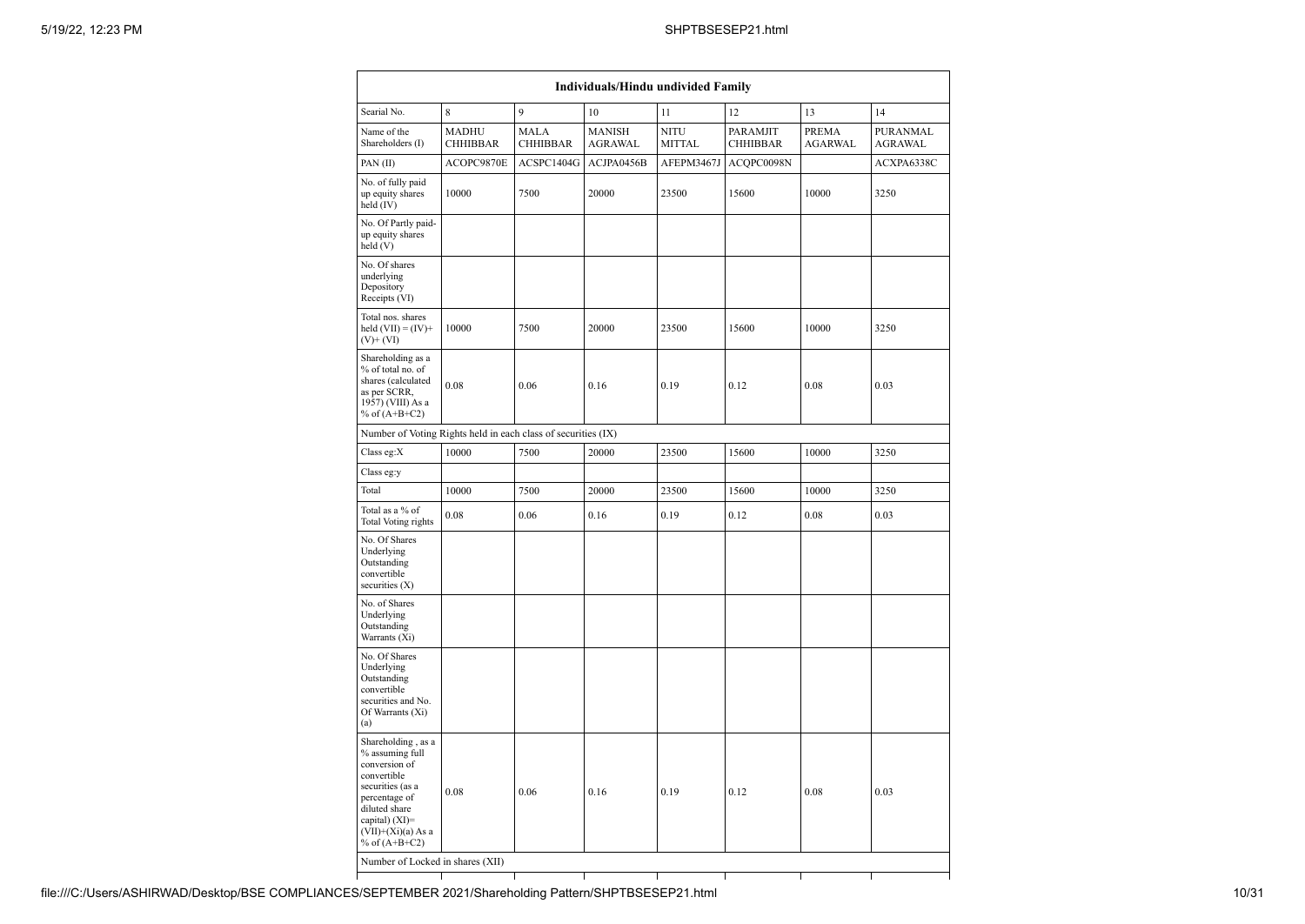| No. (a)                                                            |          |          |          |                   |          |                              |          |
|--------------------------------------------------------------------|----------|----------|----------|-------------------|----------|------------------------------|----------|
| As a % of total<br>Shares held (b)                                 |          |          |          |                   |          |                              |          |
| Number of Shares pledged or otherwise encumbered (XIII)            |          |          |          |                   |          |                              |          |
| No. (a)                                                            |          |          |          |                   |          |                              |          |
| As a % of total<br>Shares held (b)                                 |          |          |          |                   |          |                              |          |
| Number of equity<br>shares held in<br>dematerialized<br>form (XIV) | 10000    | 7500     | 20000    | 0                 | 15600    | $\Omega$                     | 3250     |
| Reason for not providing PAN                                       |          |          |          |                   |          |                              |          |
| Reason for not<br>providing PAN                                    |          |          |          |                   |          | Textual<br>Information $(1)$ |          |
| Shareholder type                                                   | Promoter | Promoter | Promoter | Promoter<br>Group | Promoter | Promoter<br>Group            | Promoter |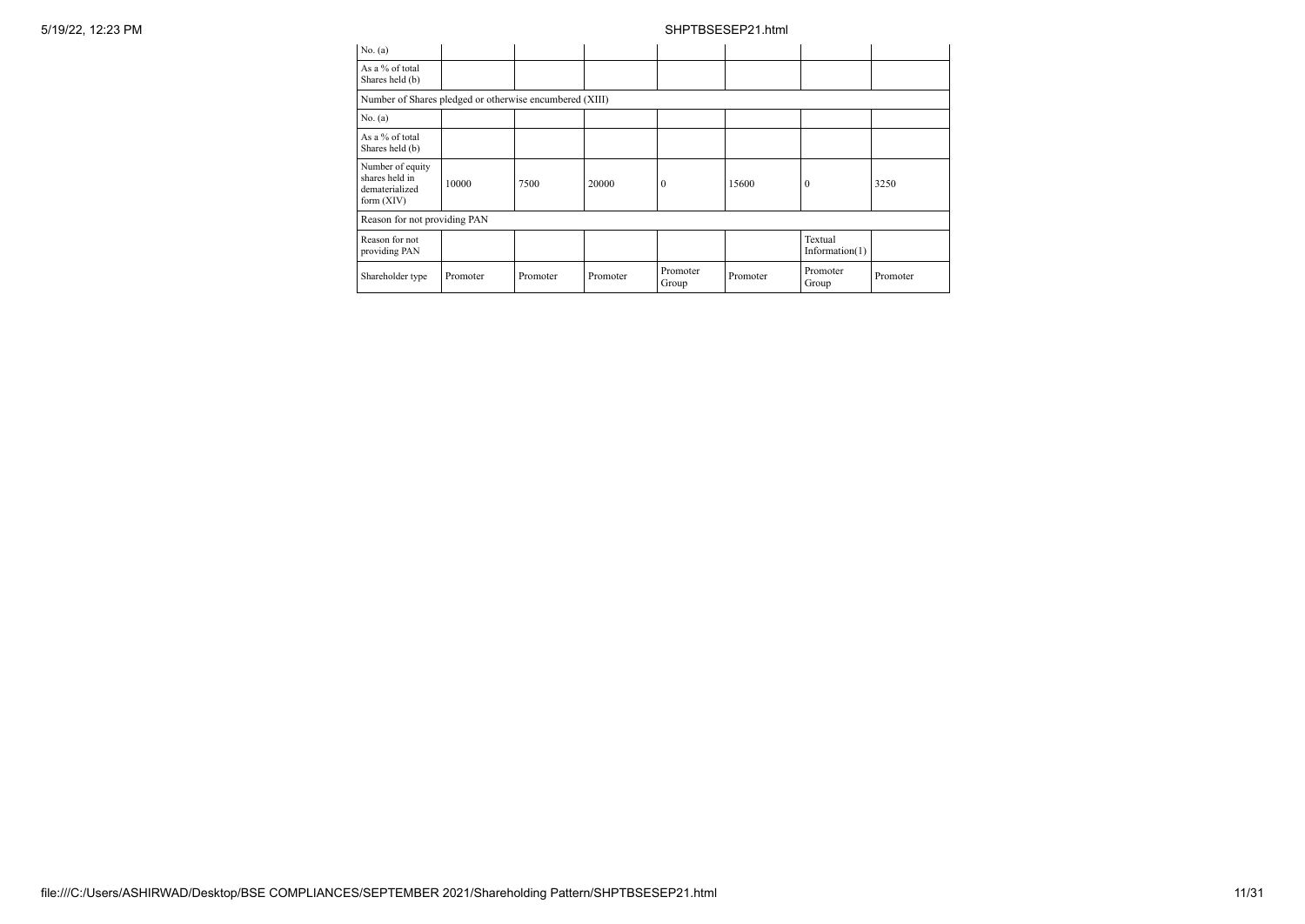| <b>Individuals/Hindu undivided Family</b>                                                                                                                                                |                            |                                                               |                                |                                                 |                                                  |                                 |                                                 |  |  |  |  |  |
|------------------------------------------------------------------------------------------------------------------------------------------------------------------------------------------|----------------------------|---------------------------------------------------------------|--------------------------------|-------------------------------------------------|--------------------------------------------------|---------------------------------|-------------------------------------------------|--|--|--|--|--|
| Searial No.                                                                                                                                                                              | 15                         | 16                                                            | 17                             | 18                                              | 19                                               | 20                              | 21                                              |  |  |  |  |  |
| Name of the<br>Shareholders (I)                                                                                                                                                          | PURANMAL<br><b>AGRAWAL</b> | <b>RAMANAND</b><br><b>PURANMAL</b><br>(HUF)                   | <b>SAKET</b><br><b>AGRAWAL</b> | <b>SUBHASH</b><br><b>CHANDRA</b><br><b>RANA</b> | <b>SULOCHNA</b><br><b>DEVI</b><br><b>AGARWAL</b> | <b>SUMAN</b><br><b>CHHIBBAR</b> | <b>SURESH</b><br><b>KUMAR</b><br><b>AGRAWAL</b> |  |  |  |  |  |
| PAN(II)                                                                                                                                                                                  | AAGHP8610P                 | AADHR0229R                                                    | ACJPA0455C                     | ACZPR9928B                                      | ZZZZZ9999Z                                       | ACSPC1403B                      | ACXPA6339D                                      |  |  |  |  |  |
| No. of fully paid<br>up equity shares<br>held (IV)                                                                                                                                       | 1500                       | 5000                                                          | 20000                          | 10400                                           | 5000                                             | 50000                           | 14000                                           |  |  |  |  |  |
| No. Of Partly paid-<br>up equity shares<br>held (V)                                                                                                                                      |                            |                                                               |                                |                                                 |                                                  |                                 |                                                 |  |  |  |  |  |
| No. Of shares<br>underlying<br>Depository<br>Receipts (VI)                                                                                                                               |                            |                                                               |                                |                                                 |                                                  |                                 |                                                 |  |  |  |  |  |
| Total nos. shares<br>held $(VII) = (IV) +$<br>$(V)+(VI)$                                                                                                                                 | 1500                       | 5000                                                          | 20000                          | 10400                                           | 5000                                             | 50000                           | 14000                                           |  |  |  |  |  |
| Shareholding as a<br>% of total no. of<br>shares (calculated<br>as per SCRR,<br>1957) (VIII) As a<br>% of $(A+B+C2)$                                                                     | 0.01                       | 0.04                                                          | 0.16                           | 0.08                                            | 0.04                                             | 0.4                             | 0.11                                            |  |  |  |  |  |
|                                                                                                                                                                                          |                            | Number of Voting Rights held in each class of securities (IX) |                                |                                                 |                                                  |                                 |                                                 |  |  |  |  |  |
| Class eg:X                                                                                                                                                                               | 1500                       | 5000                                                          | 20000                          | 10400                                           | 5000                                             | 50000                           | 14000                                           |  |  |  |  |  |
| Class eg:y                                                                                                                                                                               |                            |                                                               |                                |                                                 |                                                  |                                 |                                                 |  |  |  |  |  |
| Total                                                                                                                                                                                    | 1500                       | 5000                                                          | 20000                          | 10400                                           | 5000                                             | 50000                           | 14000                                           |  |  |  |  |  |
| Total as a % of<br>Total Voting rights                                                                                                                                                   | 0.01                       | 0.04                                                          | 0.16                           | 0.08                                            | 0.04                                             | 0.4                             | 0.11                                            |  |  |  |  |  |
| No. Of Shares<br>Underlying<br>Outstanding<br>convertible<br>securities (X)                                                                                                              |                            |                                                               |                                |                                                 |                                                  |                                 |                                                 |  |  |  |  |  |
| No. of Shares<br>Underlying<br>Outstanding<br>Warrants (Xi)                                                                                                                              |                            |                                                               |                                |                                                 |                                                  |                                 |                                                 |  |  |  |  |  |
| No. Of Shares<br>Underlying<br>Outstanding<br>convertible<br>securities and No.<br>Of Warrants (Xi)<br>(a)                                                                               |                            |                                                               |                                |                                                 |                                                  |                                 |                                                 |  |  |  |  |  |
| Shareholding, as a<br>% assuming full<br>conversion of<br>convertible<br>securities (as a<br>percentage of<br>diluted share<br>capital) (XI)=<br>$(VII)+(Xi)(a) As a$<br>% of $(A+B+C2)$ | 0.01                       | 0.04                                                          | 0.16                           | 0.08                                            | 0.04                                             | 0.4                             | 0.11                                            |  |  |  |  |  |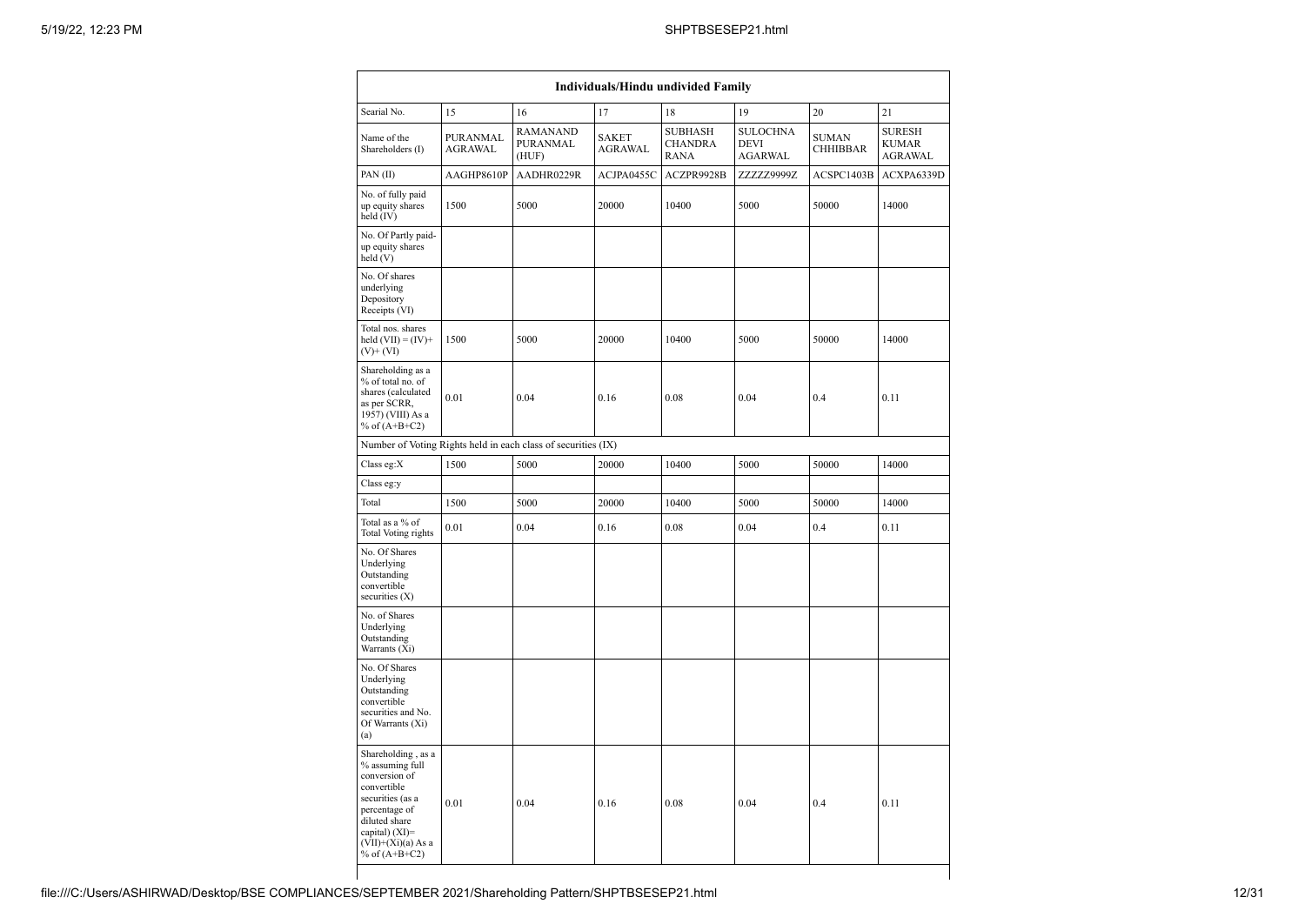| Number of Locked in shares (XII)                                     |          |          |          |          |                              |          |          |
|----------------------------------------------------------------------|----------|----------|----------|----------|------------------------------|----------|----------|
| No. (a)                                                              |          |          |          |          |                              |          |          |
| As a % of total<br>Shares held (b)                                   |          |          |          |          |                              |          |          |
| Number of Shares pledged or otherwise encumbered (XIII)              |          |          |          |          |                              |          |          |
| No. (a)                                                              |          |          |          |          |                              |          |          |
| As a % of total<br>Shares held (b)                                   |          |          |          |          |                              |          |          |
| Number of equity<br>shares held in<br>dematerialized<br>form $(XIV)$ | 1500     | $\theta$ | 20000    | 10400    | $\mathbf{0}$                 | 50000    | 2500     |
| Reason for not providing PAN                                         |          |          |          |          |                              |          |          |
| Reason for not<br>providing PAN                                      |          |          |          |          | Textual<br>Information $(2)$ |          |          |
| Shareholder type                                                     | Promoter | Promoter | Promoter | Promoter | Promoter                     | Promoter | Promoter |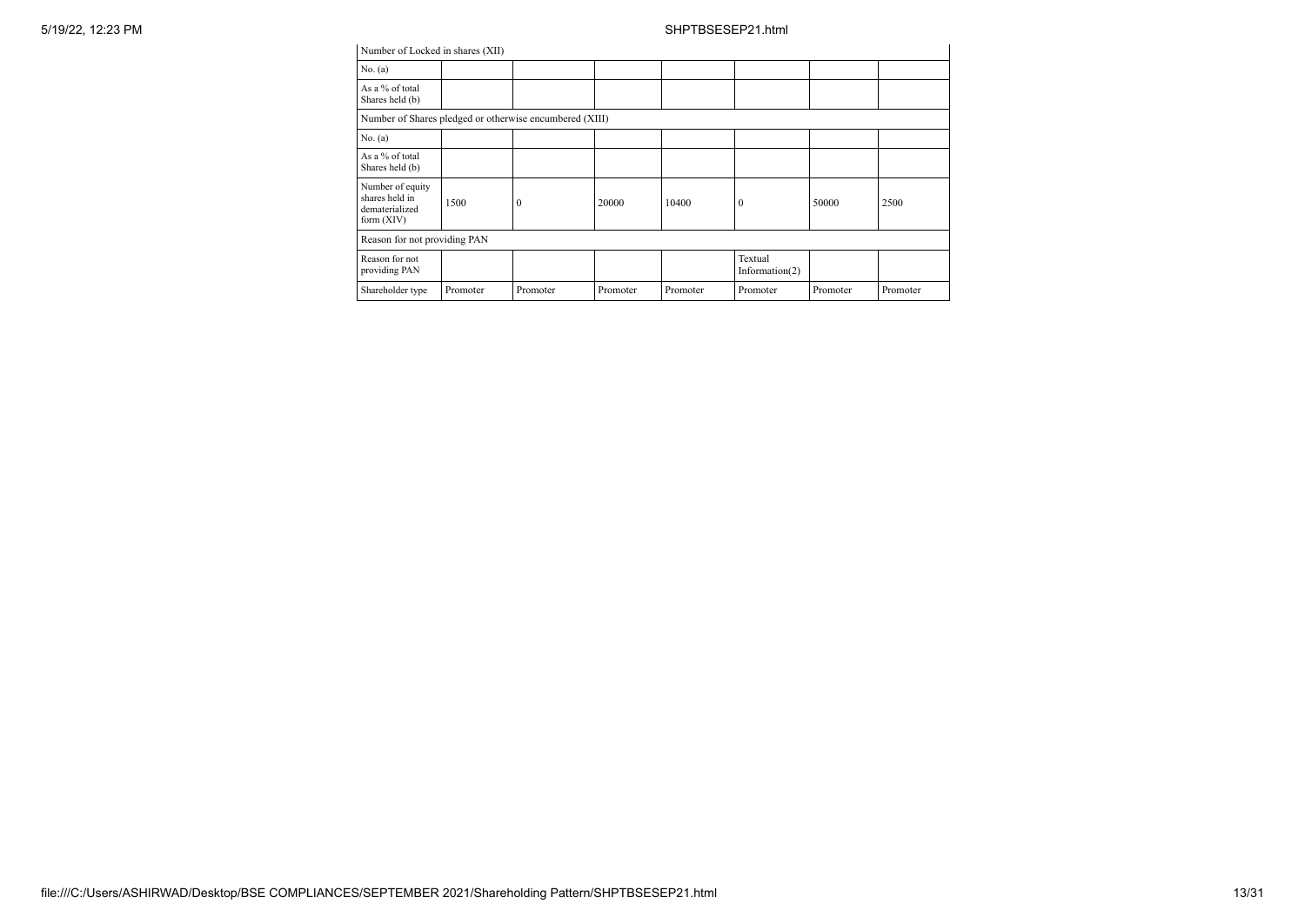|                                                                                                                                                                                          | Individuals/Hindu undivided Family                            |                                  |                               |                               |                                   |                                   |  |
|------------------------------------------------------------------------------------------------------------------------------------------------------------------------------------------|---------------------------------------------------------------|----------------------------------|-------------------------------|-------------------------------|-----------------------------------|-----------------------------------|--|
| Searial No.                                                                                                                                                                              | 22                                                            | 23                               | 24                            | 25                            | 26                                | 27                                |  |
| Name of the<br>Shareholders (I)                                                                                                                                                          | <b>SURESH KUMAR</b><br><b>AGRAWAL</b>                         | <b>SUSHMA</b><br><b>CHHIBBAR</b> | <b>USHA</b><br><b>AGRAWAL</b> | VINOD KUMAR<br><b>AGRAWAL</b> | <b>VISHESH</b><br><b>CHHIBBAR</b> | <b>YUDHBIR</b><br><b>CHHIBBAR</b> |  |
| PAN(II)                                                                                                                                                                                  | AAEHS6778P                                                    | AEVPC5203L                       | ACIPA0792P                    | AGIPA2297B                    | AJQPC3709D                        | ACIPC6889M                        |  |
| No. of fully paid<br>up equity shares<br>held (IV)                                                                                                                                       | 1500                                                          | 112000                           | 5100                          | 5000                          | 50100                             | 3000                              |  |
| No. Of Partly paid-<br>up equity shares<br>held(V)                                                                                                                                       |                                                               |                                  |                               |                               |                                   |                                   |  |
| No. Of shares<br>underlying<br>Depository<br>Receipts (VI)                                                                                                                               |                                                               |                                  |                               |                               |                                   |                                   |  |
| Total nos. shares<br>held $(VII) = (IV) +$<br>$(V)+(VI)$                                                                                                                                 | 1500                                                          | 112000                           | 5100                          | 5000                          | 50100                             | 3000                              |  |
| Shareholding as a<br>% of total no. of<br>shares (calculated<br>as per SCRR,<br>1957) (VIII) As a<br>% of $(A+B+C2)$                                                                     | 0.01                                                          | 0.9                              | 0.04                          | 0.04                          | 0.4                               | 0.02                              |  |
|                                                                                                                                                                                          | Number of Voting Rights held in each class of securities (IX) |                                  |                               |                               |                                   |                                   |  |
| Class eg:X                                                                                                                                                                               | 1500                                                          | 112000                           | 5100                          | 5000                          | 50100                             | 3000                              |  |
| Class eg:y                                                                                                                                                                               |                                                               |                                  |                               |                               |                                   |                                   |  |
| Total                                                                                                                                                                                    | 1500                                                          | 112000                           | 5100                          | 5000                          | 50100                             | 3000                              |  |
| Total as a % of<br>Total Voting rights                                                                                                                                                   | 0.01                                                          | 0.9                              | 0.04                          | 0.04                          | 0.4                               | 0.02                              |  |
| No. Of Shares<br>Underlying<br>Outstanding<br>convertible<br>securities (X)                                                                                                              |                                                               |                                  |                               |                               |                                   |                                   |  |
| No. of Shares<br>Underlying<br>Outstanding<br>Warrants (Xi)                                                                                                                              |                                                               |                                  |                               |                               |                                   |                                   |  |
| No. Of Shares<br>Underlying<br>Outstanding<br>convertible<br>securities and No.<br>Of Warrants (Xi)<br>(a)                                                                               |                                                               |                                  |                               |                               |                                   |                                   |  |
| Shareholding, as a<br>% assuming full<br>conversion of<br>convertible<br>securities (as a<br>percentage of<br>diluted share<br>capital) (XI)=<br>$(VII)+(Xi)(a)$ As a<br>% of $(A+B+C2)$ | 0.01                                                          | 0.9                              | 0.04                          | 0.04                          | 0.4                               | 0.02                              |  |
| Number of Locked in shares (XII)                                                                                                                                                         |                                                               |                                  |                               |                               |                                   |                                   |  |
|                                                                                                                                                                                          |                                                               |                                  |                               |                               |                                   |                                   |  |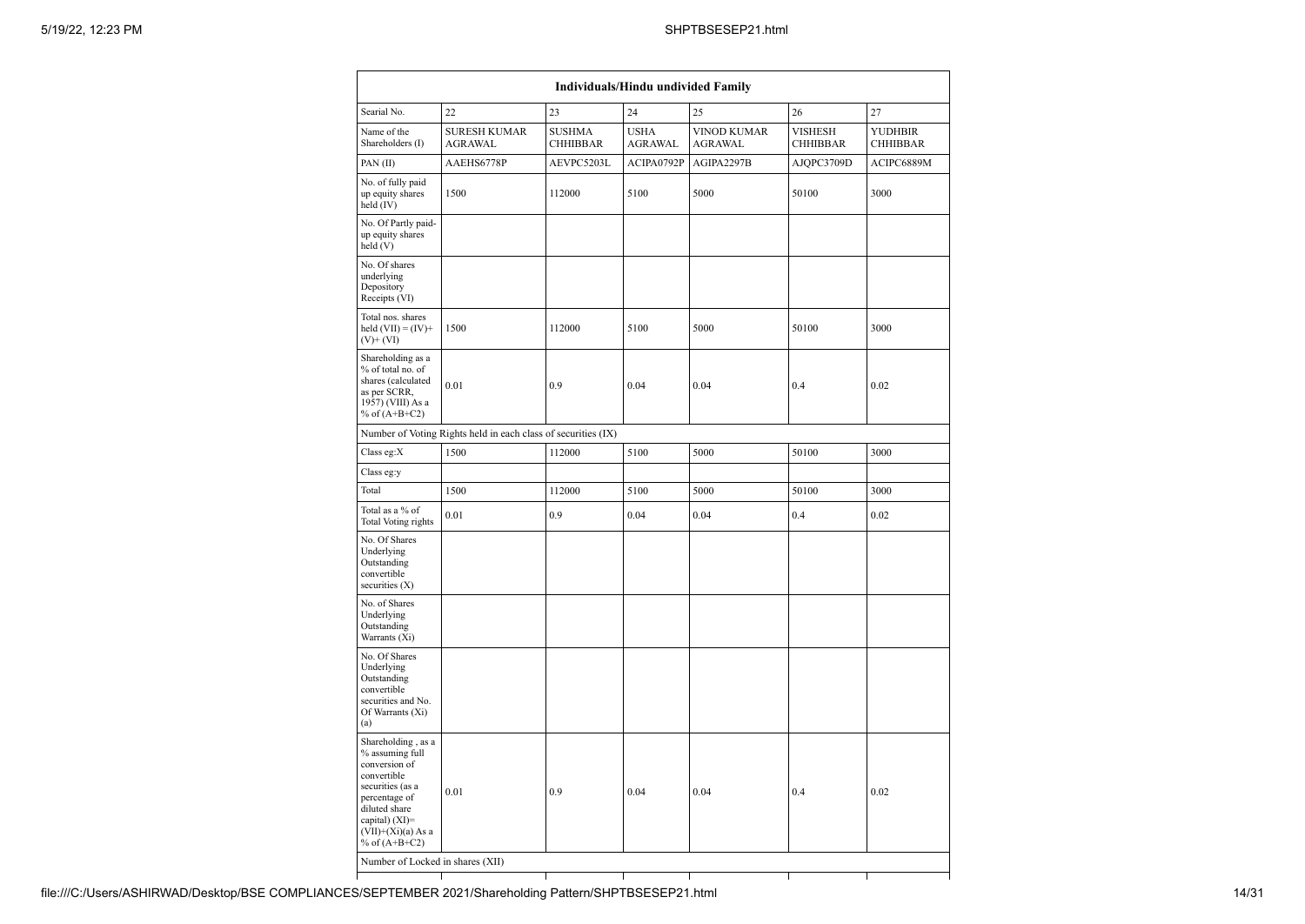| No. (a)                                                              |                                                         |          |          |          |          |          |
|----------------------------------------------------------------------|---------------------------------------------------------|----------|----------|----------|----------|----------|
| As a % of total<br>Shares held (b)                                   |                                                         |          |          |          |          |          |
|                                                                      | Number of Shares pledged or otherwise encumbered (XIII) |          |          |          |          |          |
| No. (a)                                                              |                                                         |          |          |          |          |          |
| As a % of total<br>Shares held (b)                                   |                                                         |          |          |          |          |          |
| Number of equity<br>shares held in<br>dematerialized<br>form $(XIV)$ | 1500                                                    | 112000   | 5100     | 5000     | 50100    | 3000     |
| Reason for not providing PAN                                         |                                                         |          |          |          |          |          |
| Reason for not<br>providing PAN                                      |                                                         |          |          |          |          |          |
| Shareholder type                                                     | Promoter                                                | Promoter | Promoter | Promoter | Promoter | Promoter |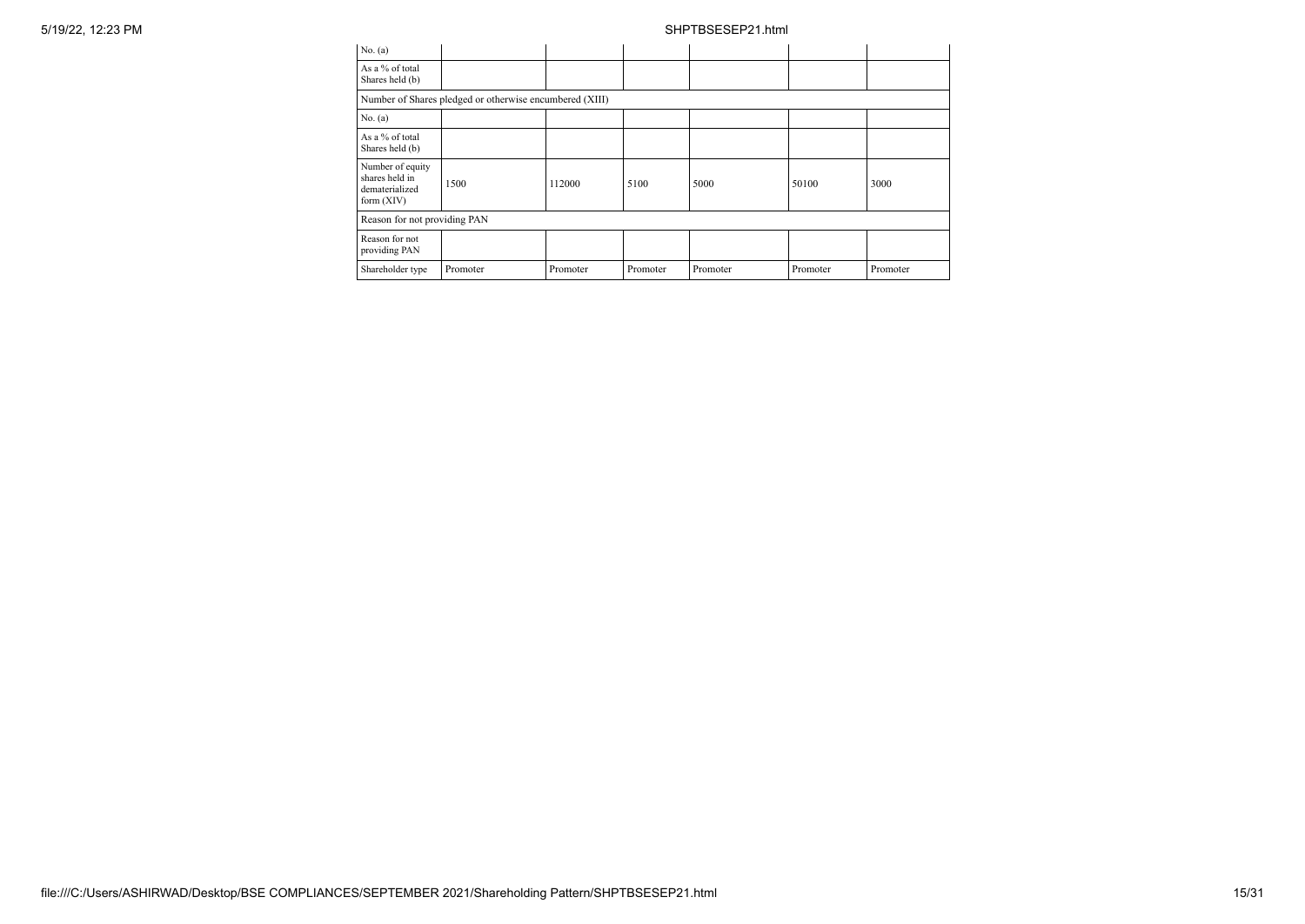| Individuals/Hindu undivided Family                                                                                                                                                       |                                                               |  |  |  |  |  |
|------------------------------------------------------------------------------------------------------------------------------------------------------------------------------------------|---------------------------------------------------------------|--|--|--|--|--|
| Searial No.                                                                                                                                                                              |                                                               |  |  |  |  |  |
| Name of the<br>Shareholders (I)                                                                                                                                                          | Click here to go back                                         |  |  |  |  |  |
| PAN(II)                                                                                                                                                                                  | Total                                                         |  |  |  |  |  |
| No. of fully paid<br>up equity shares<br>held (IV)                                                                                                                                       | 505675                                                        |  |  |  |  |  |
| No. Of Partly paid-<br>up equity shares<br>held (V)                                                                                                                                      |                                                               |  |  |  |  |  |
| No. Of shares<br>underlying<br>Depository<br>Receipts (VI)                                                                                                                               |                                                               |  |  |  |  |  |
| Total nos. shares<br>held $(VII) = (IV) +$<br>$(V)$ + $(VI)$                                                                                                                             | 505675                                                        |  |  |  |  |  |
| Shareholding as a<br>% of total no. of<br>shares (calculated<br>as per SCRR,<br>1957) (VIII) As a<br>% of $(A+B+C2)$                                                                     | 4.05                                                          |  |  |  |  |  |
|                                                                                                                                                                                          | Number of Voting Rights held in each class of securities (IX) |  |  |  |  |  |
| Class eg:X                                                                                                                                                                               | 505675                                                        |  |  |  |  |  |
| Class eg:y                                                                                                                                                                               |                                                               |  |  |  |  |  |
| Total                                                                                                                                                                                    | 505675                                                        |  |  |  |  |  |
| Total as a % of<br>Total Voting rights                                                                                                                                                   | 4.04                                                          |  |  |  |  |  |
| No. Of Shares<br>Underlying<br>Outstanding<br>convertible<br>securities $(X)$                                                                                                            |                                                               |  |  |  |  |  |
| No. of Shares<br>Underlying<br>Outstanding<br>Warrants (Xi)                                                                                                                              |                                                               |  |  |  |  |  |
| No. Of Shares<br>Underlying<br>Outstanding<br>convertible<br>securities and No.<br>Of Warrants (Xi)<br>(a)                                                                               |                                                               |  |  |  |  |  |
| Shareholding, as a<br>% assuming full<br>conversion of<br>convertible<br>securities (as a<br>percentage of<br>diluted share<br>capital) (XI)=<br>$(VII)+(Xi)(a)$ As a<br>% of $(A+B+C2)$ | 4.05                                                          |  |  |  |  |  |
| Number of Locked in shares (XII)                                                                                                                                                         |                                                               |  |  |  |  |  |
|                                                                                                                                                                                          |                                                               |  |  |  |  |  |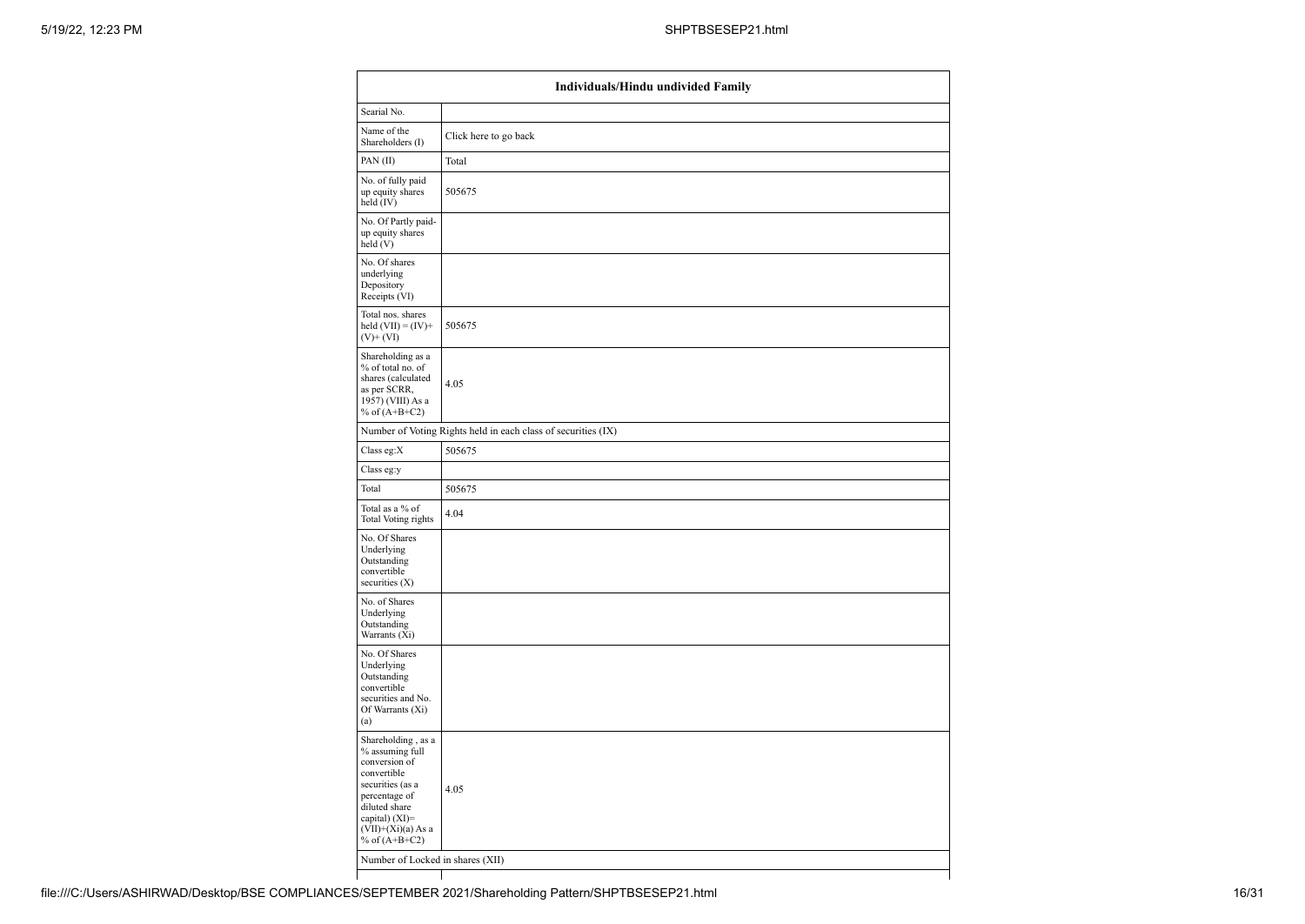| No. (a)                                                              |                                                         |
|----------------------------------------------------------------------|---------------------------------------------------------|
| As a % of total<br>Shares held (b)                                   |                                                         |
|                                                                      | Number of Shares pledged or otherwise encumbered (XIII) |
| No. (a)                                                              |                                                         |
| As a % of total<br>Shares held (b)                                   |                                                         |
| Number of equity<br>shares held in<br>dematerialized<br>form $(XIV)$ | 447175                                                  |
| Reason for not providing PAN                                         |                                                         |
| Reason for not<br>providing PAN                                      |                                                         |
| Shareholder type                                                     |                                                         |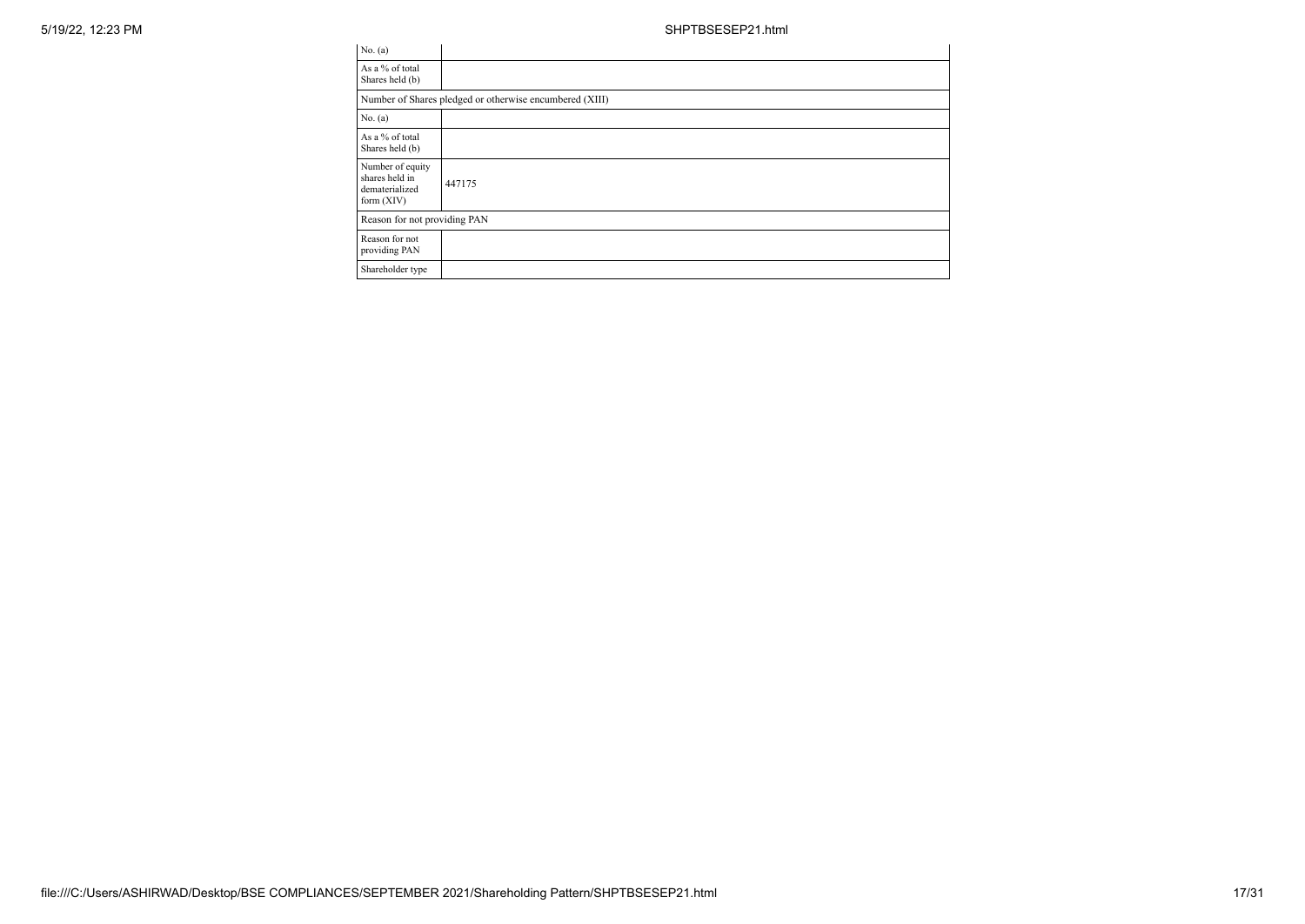| <b>Text Block</b>      |                                               |  |  |  |  |
|------------------------|-----------------------------------------------|--|--|--|--|
| Textual Information(1) | LEGAL CASE AND TRANSMISSION OF SHARES PENDING |  |  |  |  |
| Textual Information(2) | LEGAL CASE AND TRANSMISSION OF SHARES PENDING |  |  |  |  |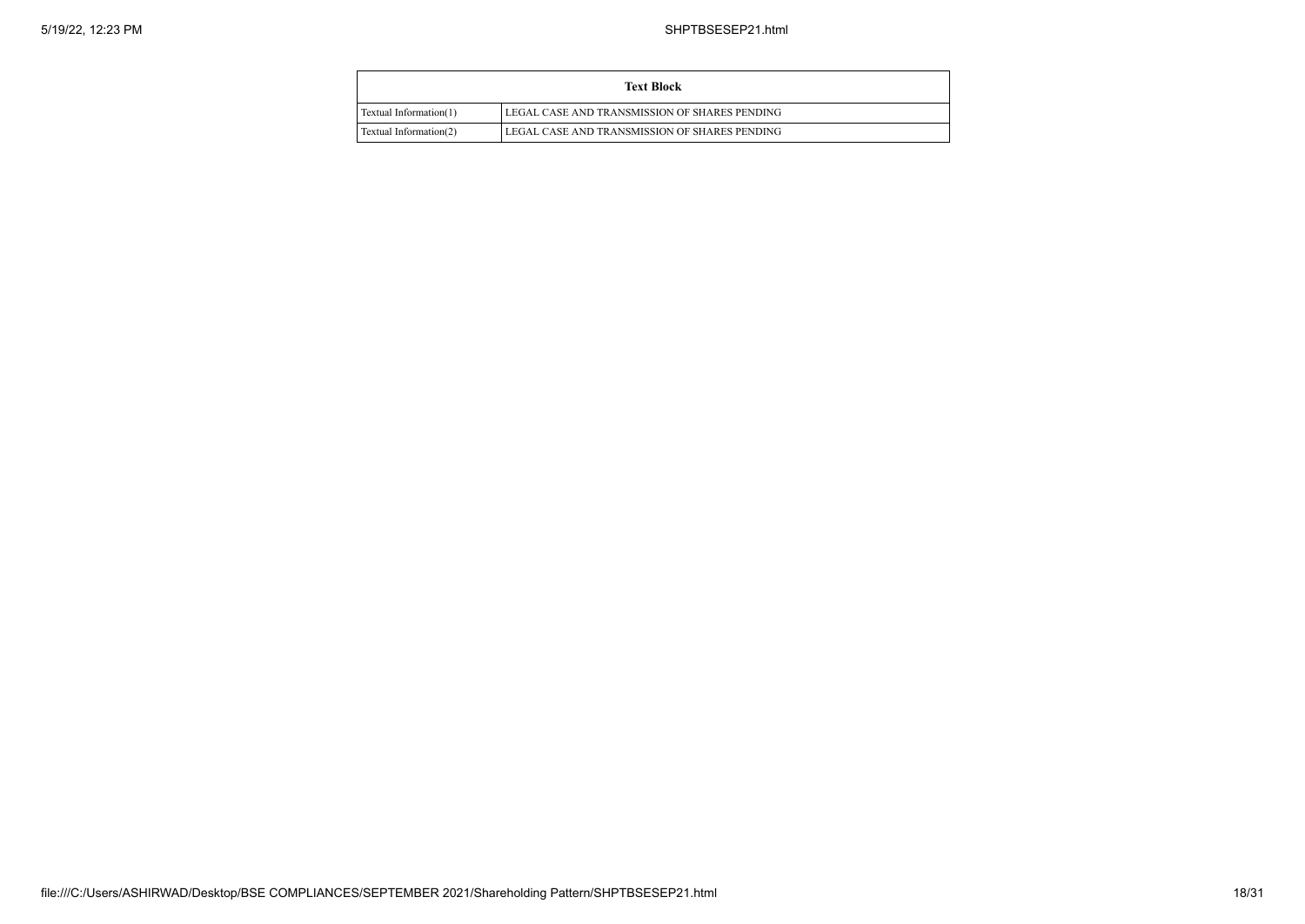|                                                                                                                      |                              |                                                                              | Any Other (specify)                                               |                             |                                              |                                    |                                                            |
|----------------------------------------------------------------------------------------------------------------------|------------------------------|------------------------------------------------------------------------------|-------------------------------------------------------------------|-----------------------------|----------------------------------------------|------------------------------------|------------------------------------------------------------|
| Searial No.                                                                                                          | $\mathbf{1}$                 | $\overline{c}$                                                               | $\overline{\mathbf{3}}$                                           | $\overline{4}$              | 5                                            | 6                                  | $\tau$                                                     |
| Category                                                                                                             | <b>Bodies</b><br>Corporate   | <b>Bodies</b><br>Corporate                                                   | <b>Bodies</b><br>Corporate                                        | <b>Bodies</b><br>Corporate  | <b>Bodies</b><br>Corporate                   | <b>Bodies</b><br>Corporate         | <b>Bodies</b><br>Corporate                                 |
| Name of the<br>Shareholders (I)                                                                                      | <b>ADHUNIK</b><br>GASES LTD. | <b>CHHIBBAR</b><br><b>BUSINESS &amp;</b><br><b>FISCALS</b><br><b>PVT LTD</b> | <b>DOYANG</b><br><b>WOOD</b><br><b>PRODUCTS</b><br><b>LIMITED</b> | <b>HOWRAH</b><br>GASES LTD. | <b>JAGRAN</b><br><b>VYAPAAR</b><br>PVT. LTD. | КC<br><b>TEXOFINE</b><br>$(P)$ LTD | LARIGO<br><b>INVESTMENT</b><br>(PRIVATE)<br><b>LIMITED</b> |
| PAN(II)                                                                                                              | AACCA1027E                   | AABCC1229R                                                                   | AAACD7255M                                                        | AAACH6649B                  | AAACJ7364D                                   | AABCK6409P                         | AAACL4319C                                                 |
| No. of the<br>Shareholders (I)                                                                                       | $\mathbf{1}$                 | $\mathbf{1}$                                                                 | $\mathbf{1}$                                                      | $\mathbf{1}$                | $\mathbf{1}$                                 | $\mathbf{1}$                       | $\mathbf{1}$                                               |
| No. of fully paid<br>up equity shares<br>held (IV)                                                                   | 30000                        | 2267633                                                                      | 931476                                                            | 17000                       | 60000                                        | 157500                             | 32405                                                      |
| No. Of Partly paid-<br>up equity shares<br>held(V)                                                                   |                              |                                                                              |                                                                   |                             |                                              |                                    |                                                            |
| No. Of shares<br>underlying<br>Depository<br>Receipts (VI)                                                           |                              |                                                                              |                                                                   |                             |                                              |                                    |                                                            |
| Total nos. shares<br>held $(VII) = (IV) +$<br>$(V)+(VI)$                                                             | 30000                        | 2267633                                                                      | 931476                                                            | 17000                       | 60000                                        | 157500                             | 32405                                                      |
| Shareholding as a<br>% of total no. of<br>shares (calculated<br>as per SCRR,<br>1957) (VIII) As a<br>% of $(A+B+C2)$ | 0.24                         | 18.14                                                                        | 7.45                                                              | 0.14                        | 0.48                                         | 1.26                               | 0.26                                                       |
| Number of Voting Rights held in each class of securities (IX)                                                        |                              |                                                                              |                                                                   |                             |                                              |                                    |                                                            |
| Class eg: X                                                                                                          | 30000                        | 2267633                                                                      | 931476                                                            | 17000                       | 60000                                        | 157500                             | 32405                                                      |
| Class eg:y                                                                                                           |                              |                                                                              |                                                                   |                             |                                              |                                    |                                                            |
| Total                                                                                                                | 30000                        | 2267633                                                                      | 931476                                                            | 17000                       | 60000                                        | 157500                             | 32405                                                      |
| Total as a % of<br>Total Voting rights                                                                               | 0.24                         | 18.14                                                                        | 7.45                                                              | 0.14                        | 0.48                                         | 1.26                               | 0.26                                                       |
| No. Of Shares<br>Underlying<br>Outstanding<br>convertible<br>securities $(X)$                                        |                              |                                                                              |                                                                   |                             |                                              |                                    |                                                            |
| No. of Shares<br>Underlying<br>Outstanding<br>Warrants (Xi)                                                          |                              |                                                                              |                                                                   |                             |                                              |                                    |                                                            |
| No. Of Shares<br>Underlying<br>Outstanding<br>convertible<br>securities and No.<br>Of Warrants (Xi)<br>(a)           |                              |                                                                              |                                                                   |                             |                                              |                                    |                                                            |
| Shareholding, as a<br>% assuming full<br>conversion of                                                               | 0.24                         | 18.14                                                                        | 7.45                                                              | 0.14                        | 0.48                                         | 1.26                               | 0.26                                                       |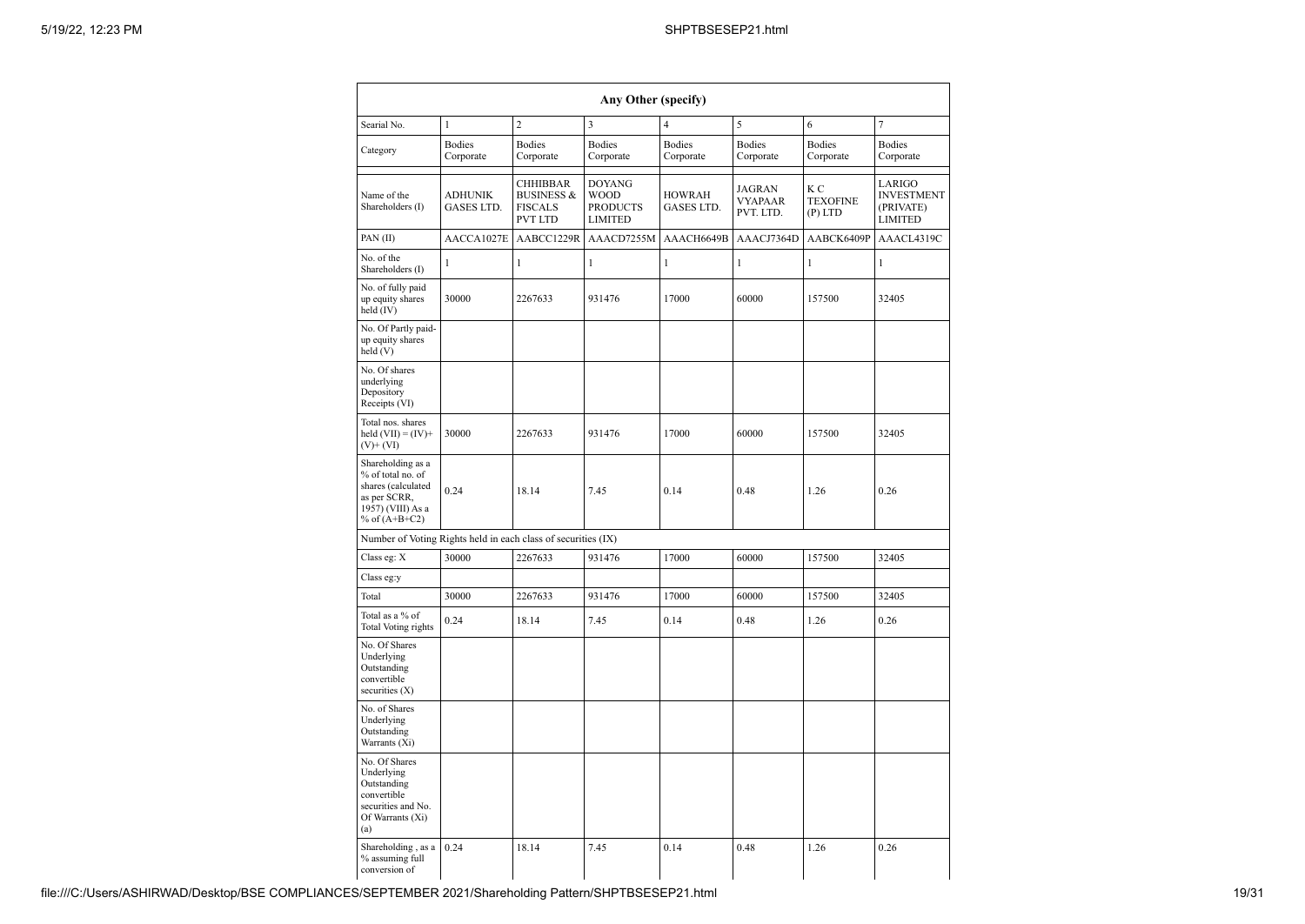| convertible<br>securities (as a<br>percentage of<br>diluted share<br>capital) (XI)=<br>$(VII)+(X)$ As a %<br>of $(A+B+C2)$ |                   |          |          |                   |                   |                   |                   |
|----------------------------------------------------------------------------------------------------------------------------|-------------------|----------|----------|-------------------|-------------------|-------------------|-------------------|
| Number of Locked in shares (XII)                                                                                           |                   |          |          |                   |                   |                   |                   |
| No. (a)                                                                                                                    |                   |          |          |                   |                   |                   |                   |
| As a % of total<br>Shares held (b)                                                                                         |                   |          |          |                   |                   |                   |                   |
| Number of Shares pledged or otherwise encumbered (XIII)                                                                    |                   |          |          |                   |                   |                   |                   |
| No. (a)                                                                                                                    |                   |          |          |                   |                   |                   |                   |
| As a % of total<br>Shares held (b)                                                                                         |                   |          |          |                   |                   |                   |                   |
| Number of equity<br>shares held in<br>dematerialized<br>form $(XIV)$                                                       | 30000             | 2267633  | 931476   | 17000             | 60000             | 157500            | 32405             |
| Reason for not providing PAN                                                                                               |                   |          |          |                   |                   |                   |                   |
| Reason for not<br>providing PAN                                                                                            |                   |          |          |                   |                   |                   |                   |
| Shareholder type                                                                                                           | Promoter<br>Group | Promoter | Promoter | Promoter<br>Group | Promoter<br>Group | Promoter<br>Group | Promoter<br>Group |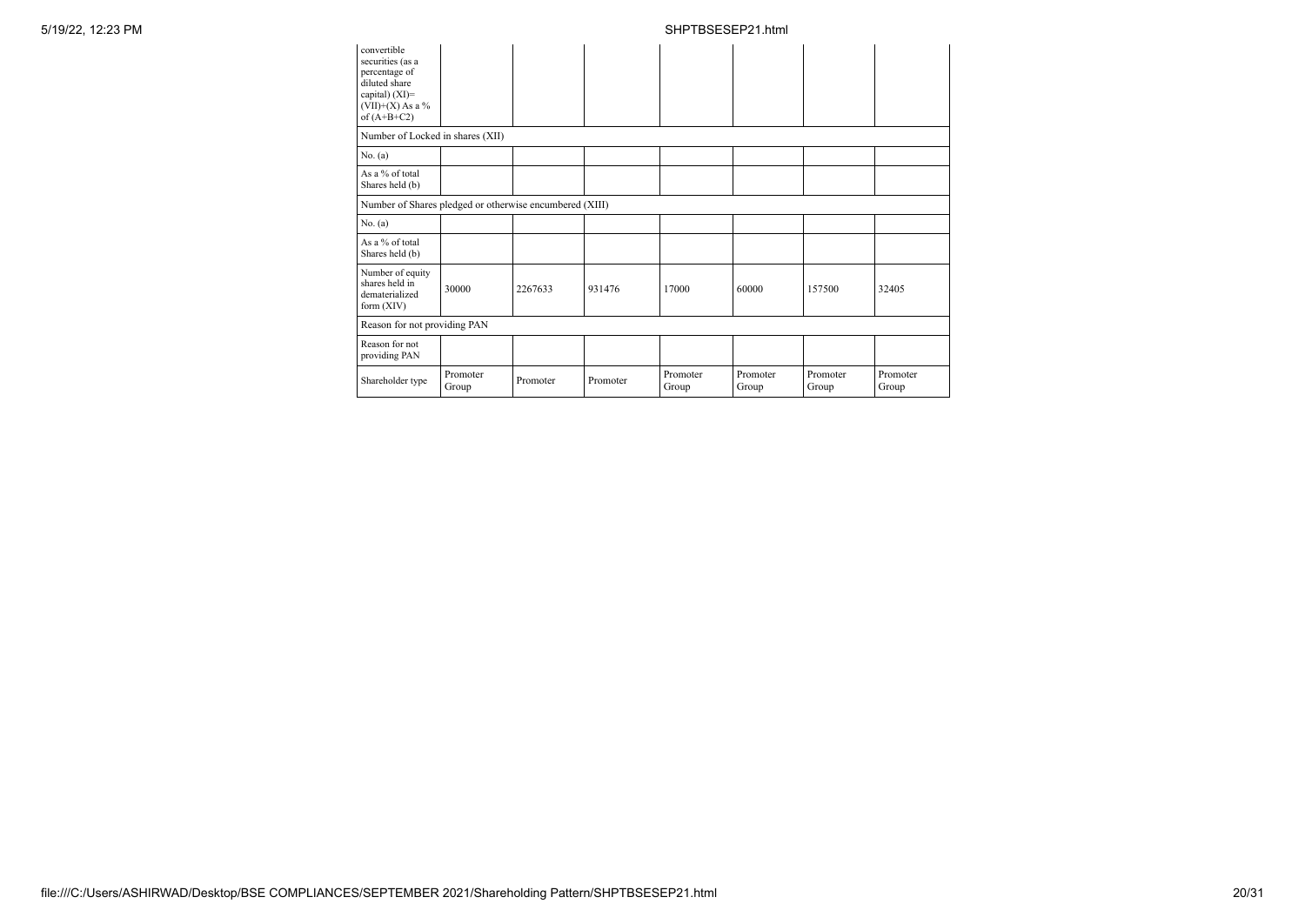|                                                                                                                              |                                                                |                                                              |                                                                 | Any Other (specify)                |                                                                       |                                      |                                                            |
|------------------------------------------------------------------------------------------------------------------------------|----------------------------------------------------------------|--------------------------------------------------------------|-----------------------------------------------------------------|------------------------------------|-----------------------------------------------------------------------|--------------------------------------|------------------------------------------------------------|
| Searial No.                                                                                                                  | 8                                                              | 9                                                            | 10                                                              | 11                                 | 12                                                                    | 13                                   | 14                                                         |
| Category                                                                                                                     | <b>Bodies</b><br>Corporate                                     | <b>Bodies</b><br>Corporate                                   | <b>Bodies</b><br>Corporate                                      | <b>Bodies</b><br>Corporate         | <b>Bodies</b><br>Corporate                                            | <b>Bodies</b><br>Corporate           | <b>Bodies Corporate</b>                                    |
| Name of the<br>Shareholders (I)                                                                                              | MEGHDOOT<br><b>VYAPAAR</b><br><b>PRIVATE</b><br><b>LIMITED</b> | <b>MSP</b><br><b>PROPERTIES</b><br>(INDIA)<br><b>LIMITED</b> | PUNARVASU<br><b>VYAPAAR</b><br><b>PRIVATE</b><br><b>LIMITED</b> | RAMA<br><b>ALLOYS</b><br>PVT. LTD. | <b>SOHINI</b><br><b>SUPPLIERS</b><br><b>PRIVATE</b><br><b>LIMITED</b> | SWAGAT<br><b>TREXIM</b><br>PVT. LTD. | YOKOGAWA<br>COMMOTRADE<br><b>PRIVATE</b><br><b>LIMITED</b> |
| PAN(II)                                                                                                                      | AACCM0351K                                                     | AACCM0780G                                                   | AABCP6792L                                                      | AABCR3790A                         | AAHCS5733L                                                            | AAECS1238F                           | AAACY1187H                                                 |
| No. of the<br>Shareholders (I)                                                                                               | 1                                                              | $\mathbf{1}$                                                 | $\mathbf{1}$                                                    | 1                                  | 1                                                                     | $\mathbf{1}$                         | 1                                                          |
| No. of fully paid<br>up equity shares<br>held (IV)                                                                           | 870000                                                         | 170000                                                       | 881900                                                          | 50000                              | 1910362                                                               | 55000                                | 425900                                                     |
| No. Of Partly<br>paid-up equity<br>shares held (V)                                                                           |                                                                |                                                              |                                                                 |                                    |                                                                       |                                      |                                                            |
| No. Of shares<br>underlying<br>Depository<br>Receipts (VI)                                                                   |                                                                |                                                              |                                                                 |                                    |                                                                       |                                      |                                                            |
| Total nos. shares<br>$\text{held (VII)} =$<br>$(IV)+(V)+(VI)$                                                                | 870000                                                         | 170000                                                       | 881900                                                          | 50000                              | 1910362                                                               | 55000                                | 425900                                                     |
| Shareholding as<br>a % of total no.<br>of shares<br>(calculated as per 6.96<br>SCRR, 1957)<br>(VIII) As a % of<br>$(A+B+C2)$ |                                                                | 1.36                                                         | 7.06                                                            | 0.4                                | 15.28                                                                 | 0.44                                 | 3.41                                                       |
|                                                                                                                              | Number of Voting Rights held in each class of securities (IX)  |                                                              |                                                                 |                                    |                                                                       |                                      |                                                            |
| Class eg: X                                                                                                                  | 870000                                                         | 170000                                                       | 881900                                                          | 50000                              | 1910362                                                               | 55000                                | 425900                                                     |
| Class eg:y                                                                                                                   |                                                                |                                                              |                                                                 |                                    |                                                                       |                                      |                                                            |
| Total                                                                                                                        | 870000                                                         | 170000                                                       | 881900                                                          | 50000                              | 1910362                                                               | 55000                                | 425900                                                     |
| Total as a % of<br><b>Total Voting</b><br>rights                                                                             | 6.96                                                           | 1.36                                                         | 7.05                                                            | 0.4                                | 15.28                                                                 | 0.44                                 | 3.41                                                       |
| No. Of Shares<br>Underlying<br>Outstanding<br>convertible<br>securities (X)                                                  |                                                                |                                                              |                                                                 |                                    |                                                                       |                                      |                                                            |
| No. of Shares<br>Underlying<br>Outstanding<br>Warrants (Xi)                                                                  |                                                                |                                                              |                                                                 |                                    |                                                                       |                                      |                                                            |
| No. Of Shares<br>Underlying<br>Outstanding<br>convertible<br>securities and<br>No. Of Warrants<br>$(X_i)(a)$                 |                                                                |                                                              |                                                                 |                                    |                                                                       |                                      |                                                            |
| Shareholding, as<br>a % assuming                                                                                             | 6.96                                                           | 1.36                                                         | 7.06                                                            | 0.4                                | 15.28                                                                 | 0.44                                 | 3.41                                                       |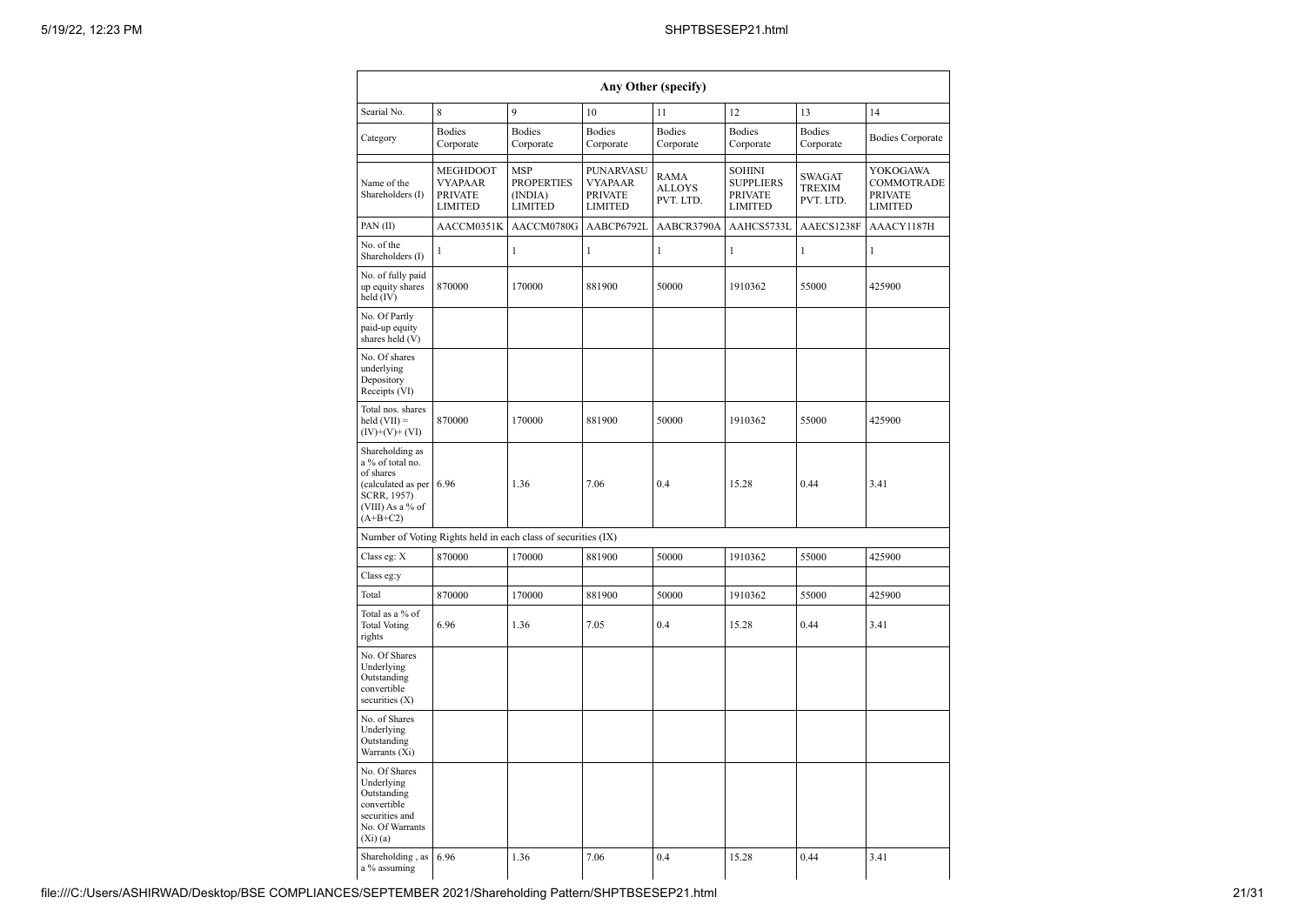| full conversion<br>of convertible<br>securities (as a<br>percentage of<br>diluted share<br>capital) (XI)=<br>$(VII)+(X)$ As a<br>% of $(A+B+C2)$ |                                                         |                   |          |                   |          |                   |          |
|--------------------------------------------------------------------------------------------------------------------------------------------------|---------------------------------------------------------|-------------------|----------|-------------------|----------|-------------------|----------|
| Number of Locked in shares (XII)                                                                                                                 |                                                         |                   |          |                   |          |                   |          |
| No. (a)                                                                                                                                          |                                                         |                   |          |                   |          |                   |          |
| As a % of total<br>Shares held (b)                                                                                                               |                                                         |                   |          |                   |          |                   |          |
|                                                                                                                                                  | Number of Shares pledged or otherwise encumbered (XIII) |                   |          |                   |          |                   |          |
| No. (a)                                                                                                                                          |                                                         |                   |          |                   |          |                   |          |
| As a % of total<br>Shares held (b)                                                                                                               |                                                         |                   |          |                   |          |                   |          |
| Number of<br>equity shares<br>held in<br>dematerialized<br>form $(XIV)$                                                                          | 870000                                                  | 170000            | 881900   | 50000             | 1910362  | 55000             | 425900   |
| Reason for not providing PAN                                                                                                                     |                                                         |                   |          |                   |          |                   |          |
| Reason for not<br>providing PAN                                                                                                                  |                                                         |                   |          |                   |          |                   |          |
| Shareholder type                                                                                                                                 | Promoter                                                | Promoter<br>Group | Promoter | Promoter<br>Group | Promoter | Promoter<br>Group | Promoter |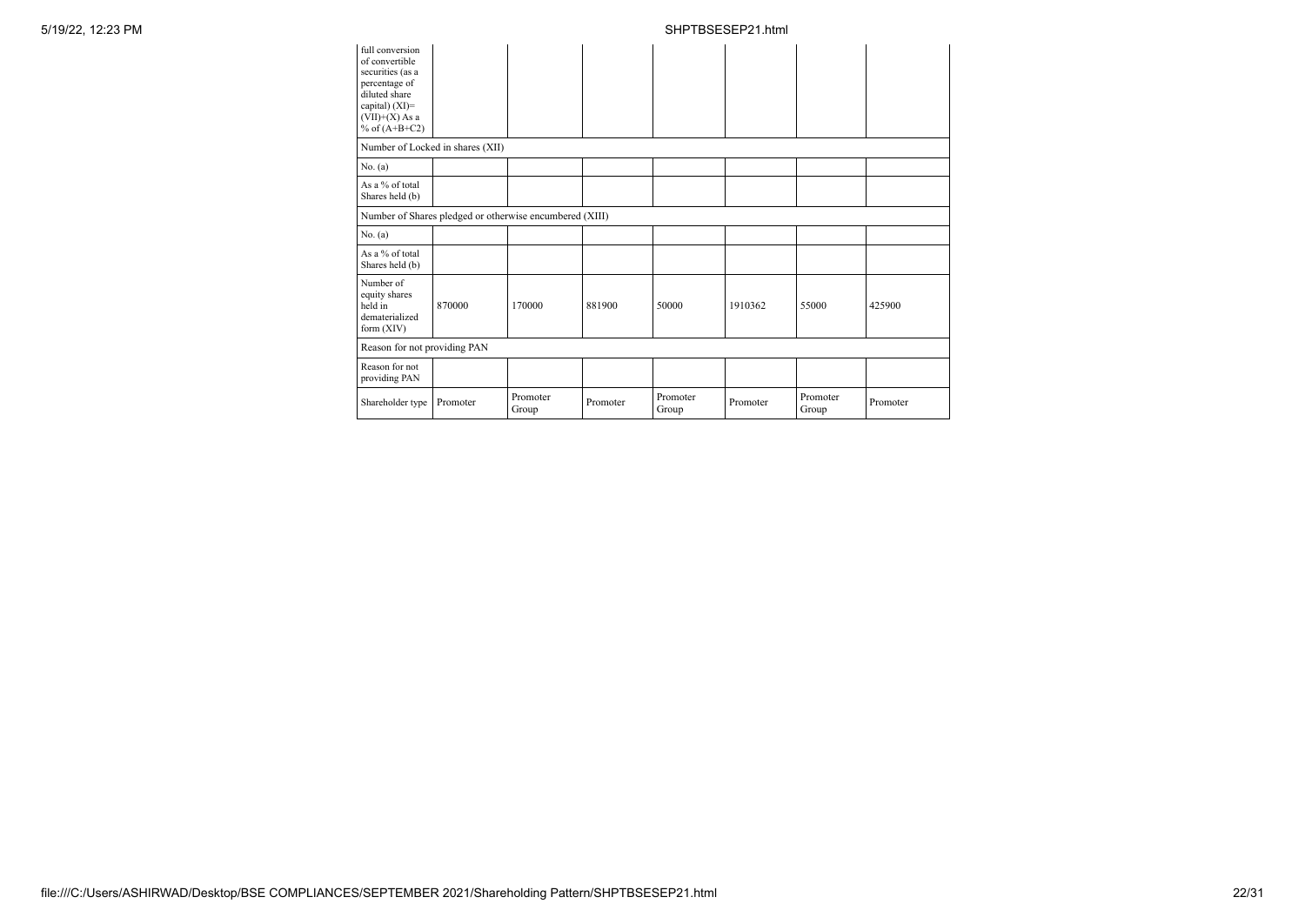| Any Other (specify)                                                                                                         |                                                               |  |  |  |  |  |
|-----------------------------------------------------------------------------------------------------------------------------|---------------------------------------------------------------|--|--|--|--|--|
| Searial No.                                                                                                                 |                                                               |  |  |  |  |  |
| Category                                                                                                                    | Click here to go back                                         |  |  |  |  |  |
| Name of the<br>Shareholders (I)                                                                                             |                                                               |  |  |  |  |  |
| PAN(II)                                                                                                                     | Total                                                         |  |  |  |  |  |
| No. of the<br>Shareholders (I)                                                                                              | 14                                                            |  |  |  |  |  |
| No. of fully paid<br>up equity shares<br>held (IV)                                                                          | 7859176                                                       |  |  |  |  |  |
| No. Of Partly paid-<br>up equity shares<br>held (V)                                                                         |                                                               |  |  |  |  |  |
| No. Of shares<br>underlying<br>Depository<br>Receipts (VI)                                                                  |                                                               |  |  |  |  |  |
| Total nos. shares<br>held $(VII) = (IV) +$<br>$(V)+(VI)$                                                                    | 7859176                                                       |  |  |  |  |  |
| Shareholding as a<br>% of total no. of<br>shares (calculated<br>as per SCRR,<br>1957) (VIII) As a<br>% of $(A+B+C2)$        | 62.87                                                         |  |  |  |  |  |
|                                                                                                                             | Number of Voting Rights held in each class of securities (IX) |  |  |  |  |  |
| Class eg: X                                                                                                                 | 7859176                                                       |  |  |  |  |  |
| Class eg:y                                                                                                                  |                                                               |  |  |  |  |  |
| Total                                                                                                                       | 7859176                                                       |  |  |  |  |  |
| Total as a % of<br>Total Voting rights                                                                                      | 62.86                                                         |  |  |  |  |  |
| No. Of Shares<br>Underlying<br>Outstanding<br>convertible<br>securities (X)                                                 |                                                               |  |  |  |  |  |
| No. of Shares<br>Underlying<br>Outstanding<br>Warrants (Xi)                                                                 |                                                               |  |  |  |  |  |
| No. Of Shares<br>Underlying<br>Outstanding<br>convertible<br>securities and No.<br>Of Warrants (Xi)<br>(a)                  |                                                               |  |  |  |  |  |
| Shareholding, as a<br>% assuming full<br>conversion of<br>convertible<br>securities (as a<br>percentage of<br>diluted share | 62.87                                                         |  |  |  |  |  |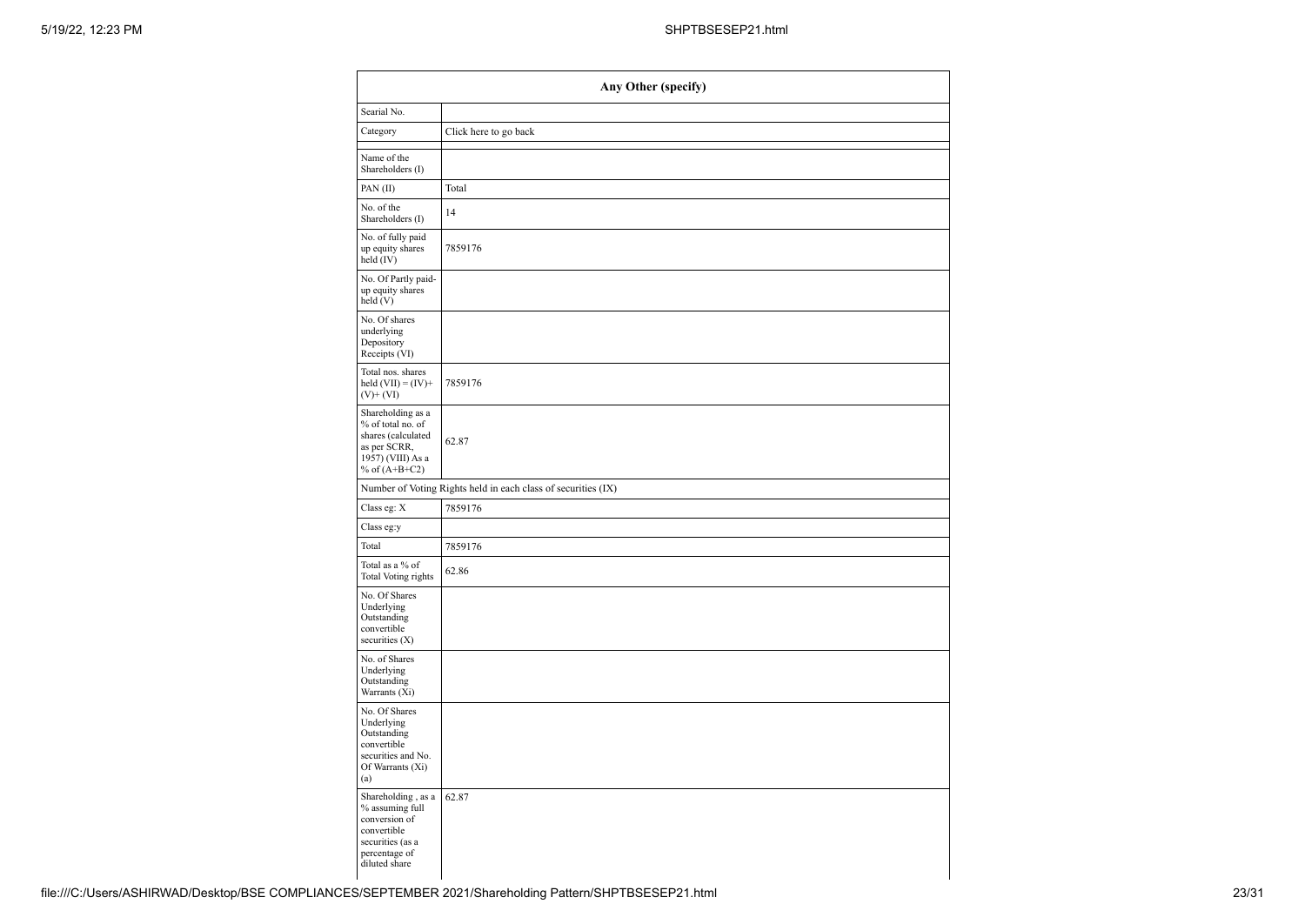| capital) $(XI)=$<br>$(VII)+(X)$ As a %<br>of $(A+B+C2)$              |                                                         |
|----------------------------------------------------------------------|---------------------------------------------------------|
| Number of Locked in shares (XII)                                     |                                                         |
| No. (a)                                                              |                                                         |
| As a % of total<br>Shares held (b)                                   |                                                         |
|                                                                      | Number of Shares pledged or otherwise encumbered (XIII) |
| No. (a)                                                              |                                                         |
| As a % of total<br>Shares held (b)                                   |                                                         |
| Number of equity<br>shares held in<br>dematerialized<br>form $(XIV)$ | 7859176                                                 |
| Reason for not providing PAN                                         |                                                         |
| Reason for not<br>providing PAN                                      |                                                         |
| Shareholder type                                                     |                                                         |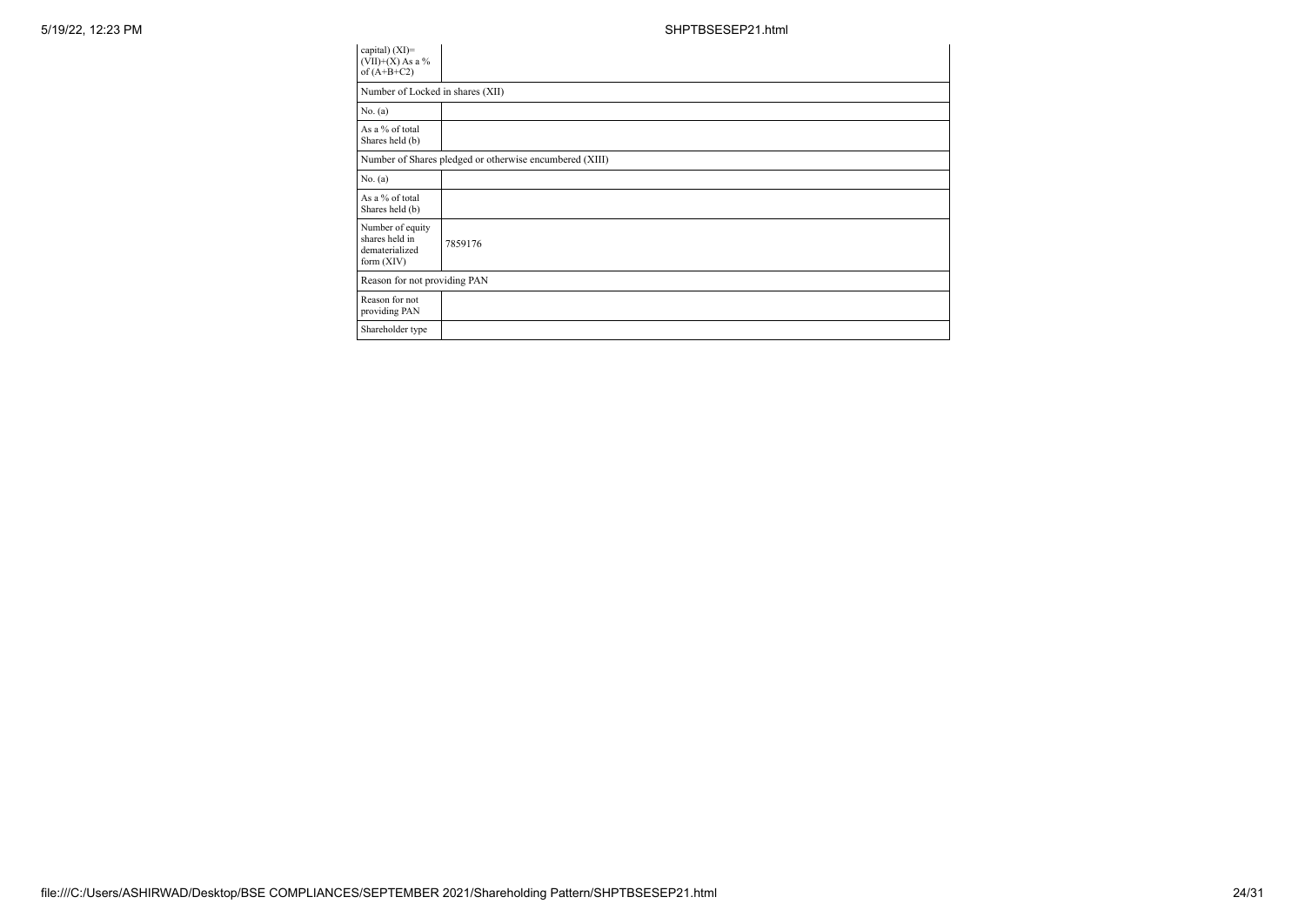| Searial No.                                                                                                                                                                             | 1                                                             |        |
|-----------------------------------------------------------------------------------------------------------------------------------------------------------------------------------------|---------------------------------------------------------------|--------|
| Name of the<br>Shareholders (I)                                                                                                                                                         | PRATIK RAJENDRA GANDHI<br>Click here to go back               |        |
| PAN(II)                                                                                                                                                                                 | AKZPG3393B                                                    | Total  |
| No. of fully paid<br>up equity shares<br>held (IV)                                                                                                                                      | 150000                                                        | 150000 |
| No. Of Partly paid-<br>up equity shares<br>held (V)                                                                                                                                     |                                                               |        |
| No. Of shares<br>underlying<br>Depository<br>Receipts (VI)                                                                                                                              |                                                               |        |
| Total nos. shares<br>held $(VII) = (IV) +$<br>$(V)+(VI)$                                                                                                                                | 150000                                                        | 150000 |
| Shareholding as a<br>% of total no. of<br>shares (calculated<br>as per SCRR,<br>1957) (VIII) As a<br>% of $(A+B+C2)$                                                                    | 1.2                                                           | 1.2    |
|                                                                                                                                                                                         | Number of Voting Rights held in each class of securities (IX) |        |
| Class eg: X                                                                                                                                                                             | 150000                                                        | 150000 |
| Class eg:y                                                                                                                                                                              |                                                               |        |
| Total                                                                                                                                                                                   | 150000                                                        | 150000 |
| Total as a % of<br>Total Voting rights                                                                                                                                                  | 1.2                                                           | 1.2    |
| No. Of Shares<br>Underlying<br>Outstanding<br>convertible<br>securities $(X)$                                                                                                           |                                                               |        |
| No. of Shares<br>Underlying<br>Outstanding<br>Warrants (Xi)                                                                                                                             |                                                               |        |
| No. Of Shares<br>Underlying<br>Outstanding<br>convertible<br>securities and No.<br>Of Warrants (Xi)<br>(a)                                                                              |                                                               |        |
| Shareholding, as a<br>% assuming full<br>conversion of<br>convertible<br>securities (as a<br>percentage of<br>diluted share<br>capital) $(XI)$ =<br>$(VII)+(X)$ As a %<br>of $(A+B+C2)$ | 1.2                                                           | 1.2    |
|                                                                                                                                                                                         |                                                               |        |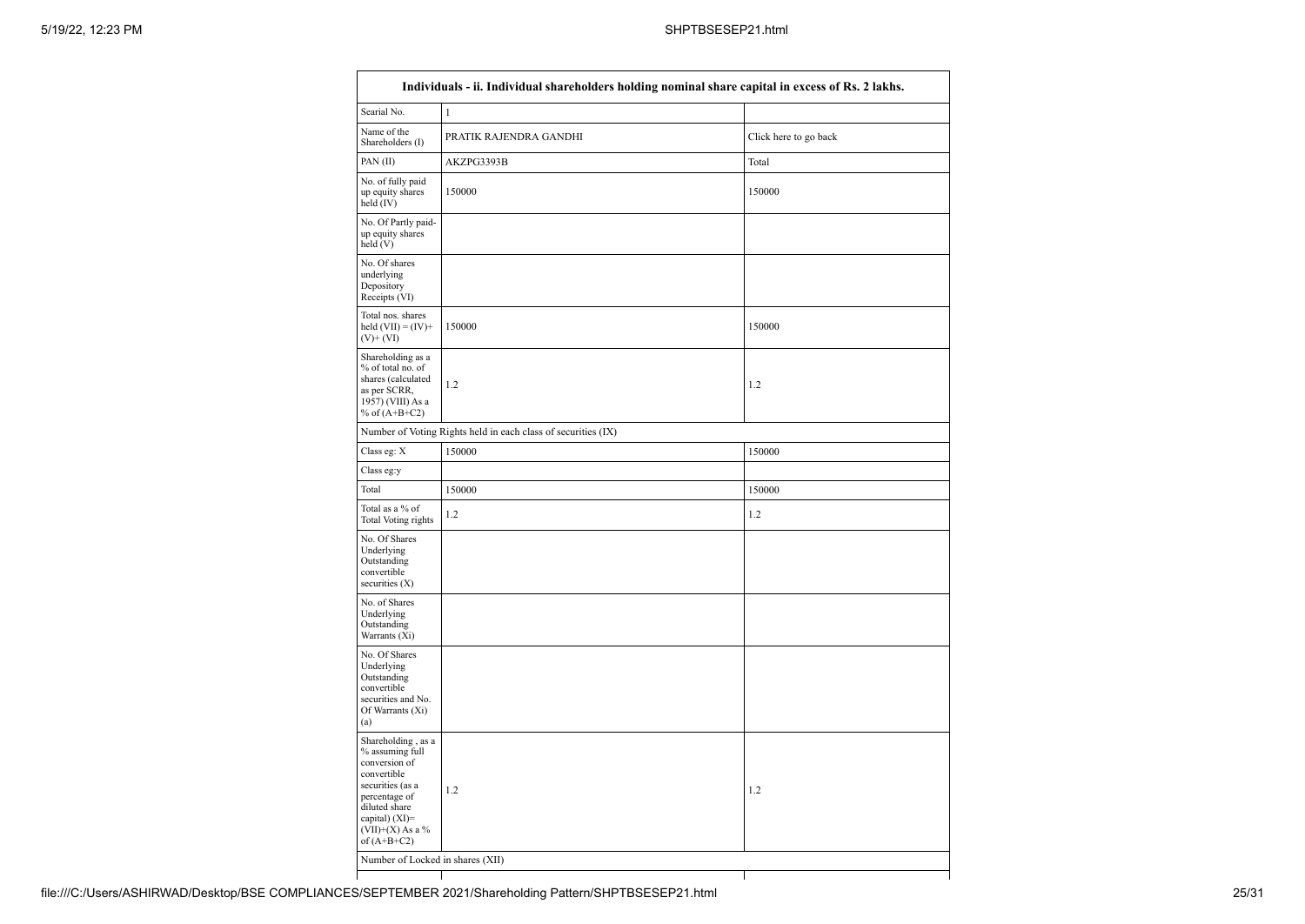| No. (a)                                                              |        |        |  |  |
|----------------------------------------------------------------------|--------|--------|--|--|
| As a % of total<br>Shares held (b)                                   |        |        |  |  |
| Number of equity<br>shares held in<br>dematerialized<br>form $(XIV)$ | 150000 | 150000 |  |  |
| Reason for not providing PAN                                         |        |        |  |  |
| Reason for not<br>providing PAN                                      |        |        |  |  |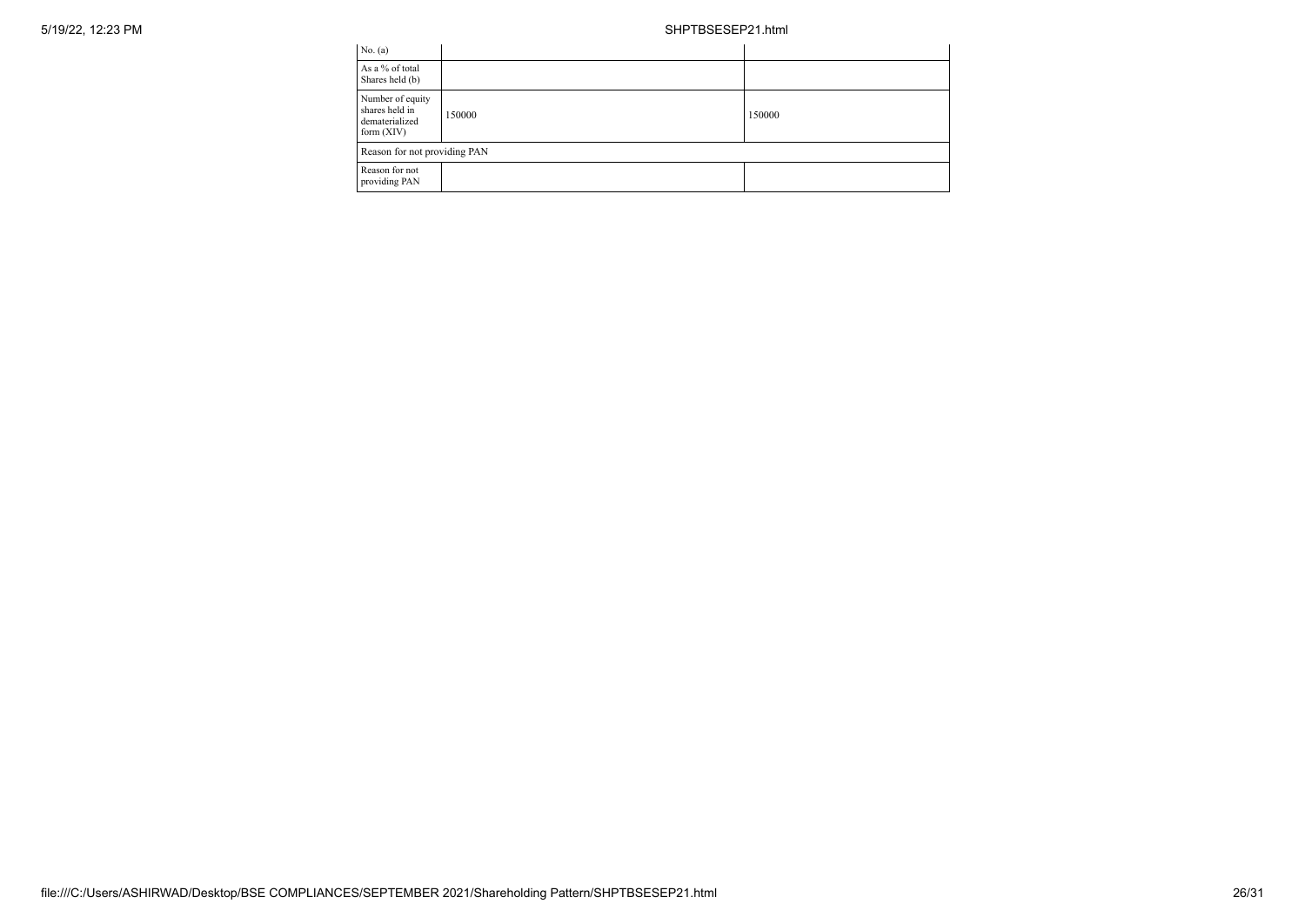|                                                                                                                      |                                                                            |                                                               | Any Other (specify)                                                    |                                                |                                                   |                                     |                                        |
|----------------------------------------------------------------------------------------------------------------------|----------------------------------------------------------------------------|---------------------------------------------------------------|------------------------------------------------------------------------|------------------------------------------------|---------------------------------------------------|-------------------------------------|----------------------------------------|
| Searial No.                                                                                                          | 1                                                                          | $\overline{c}$                                                | 3                                                                      | $\overline{4}$                                 | 5                                                 | 6                                   | $\tau$                                 |
| Category                                                                                                             | <b>Bodies</b><br>Corporate                                                 | <b>Bodies Corporate</b>                                       | <b>Bodies Corporate</b>                                                | <b>Bodies</b><br>Corporate                     | <b>Bodies</b><br>Corporate                        | Non-<br>Resident<br>Indian<br>(NRI) | Overseas<br>Corporate<br><b>Bodies</b> |
| Category / More<br>than 1 percentage                                                                                 | More than 1<br>percentage of<br>shareholding                               | More than 1<br>percentage of<br>shareholding                  | More than 1<br>percentage of<br>shareholding                           | More than 1<br>percentage of<br>shareholding   | More than 1<br>percentage of<br>shareholding      | Category                            | Category                               |
| Name of the<br>Shareholders (I)                                                                                      | <b>ARENA</b><br><b>TEXTILES</b><br><b>AND</b><br><b>INDUSTRIES</b><br>LTD. | <b>DHANLABH</b><br>CONSULTANCY<br><b>PRIVATE</b><br>LIMITED   | <b>KRISHNA</b><br><b>FINANCIAL</b><br><b>CONSULTANTS</b><br>PRIVATE LI | RAMRAJYA<br><b>LEFIN</b><br>PRIVATE<br>LIMITED | <b>SHRINGAR</b><br><b>MERCANTILE</b><br>PVT. LTD. |                                     |                                        |
| PAN(II)                                                                                                              | AAECA4281G                                                                 | AADCD5233G                                                    | AADCK6008N                                                             | AABCR3902N                                     | AADCS6625F                                        |                                     |                                        |
| No. of the<br>Shareholders (I)                                                                                       | 1                                                                          | 1                                                             | 1                                                                      | 1                                              | 1                                                 | 19                                  | 1                                      |
| No. of fully paid<br>up equity shares<br>held (IV)                                                                   | 150000                                                                     | 135474                                                        | 228000                                                                 | 159501                                         | 250000                                            | 150707                              | 1000                                   |
| No. Of Partly paid-<br>up equity shares<br>held(V)                                                                   |                                                                            |                                                               |                                                                        |                                                |                                                   |                                     |                                        |
| No. Of shares<br>underlying<br>Depository<br>Receipts (VI)                                                           |                                                                            |                                                               |                                                                        |                                                |                                                   |                                     |                                        |
| Total nos. shares<br>held $(VII) = (IV) +$<br>$(V)$ + $(VI)$                                                         | 150000                                                                     | 135474                                                        | 228000                                                                 | 159501                                         | 250000                                            | 150707                              | 1000                                   |
| Shareholding as a<br>% of total no. of<br>shares (calculated<br>as per SCRR,<br>1957) (VIII) As a<br>% of $(A+B+C2)$ | 1.2                                                                        | 1.08                                                          | 1.82                                                                   | 1.28                                           | $\overline{2}$                                    | 1.21                                | 0.01                                   |
|                                                                                                                      |                                                                            | Number of Voting Rights held in each class of securities (IX) |                                                                        |                                                |                                                   |                                     |                                        |
| Class eg: X                                                                                                          | 150000                                                                     | 135474                                                        | 228000                                                                 | 159501                                         | 250000                                            | 150707                              | 1000                                   |
| Class eg:y                                                                                                           |                                                                            |                                                               |                                                                        |                                                |                                                   |                                     |                                        |
| Total                                                                                                                | 150000                                                                     | 135474                                                        | 228000                                                                 | 159501                                         | 250000                                            | 150707                              | 1000                                   |
| Total as a % of<br>Total Voting rights                                                                               | 1.2                                                                        | 1.08                                                          | 1.82                                                                   | 1.28                                           | $\overline{c}$                                    | 1.21                                | 0.01                                   |
| No. Of Shares<br>Underlying<br>Outstanding<br>convertible<br>securities (X)                                          |                                                                            |                                                               |                                                                        |                                                |                                                   |                                     |                                        |
| No. of Shares<br>Underlying<br>Outstanding<br>Warrants (Xi)                                                          |                                                                            |                                                               |                                                                        |                                                |                                                   |                                     |                                        |
| No. Of Shares<br>Underlying<br>Outstanding<br>convertible<br>securities and No.                                      |                                                                            |                                                               |                                                                        |                                                |                                                   |                                     |                                        |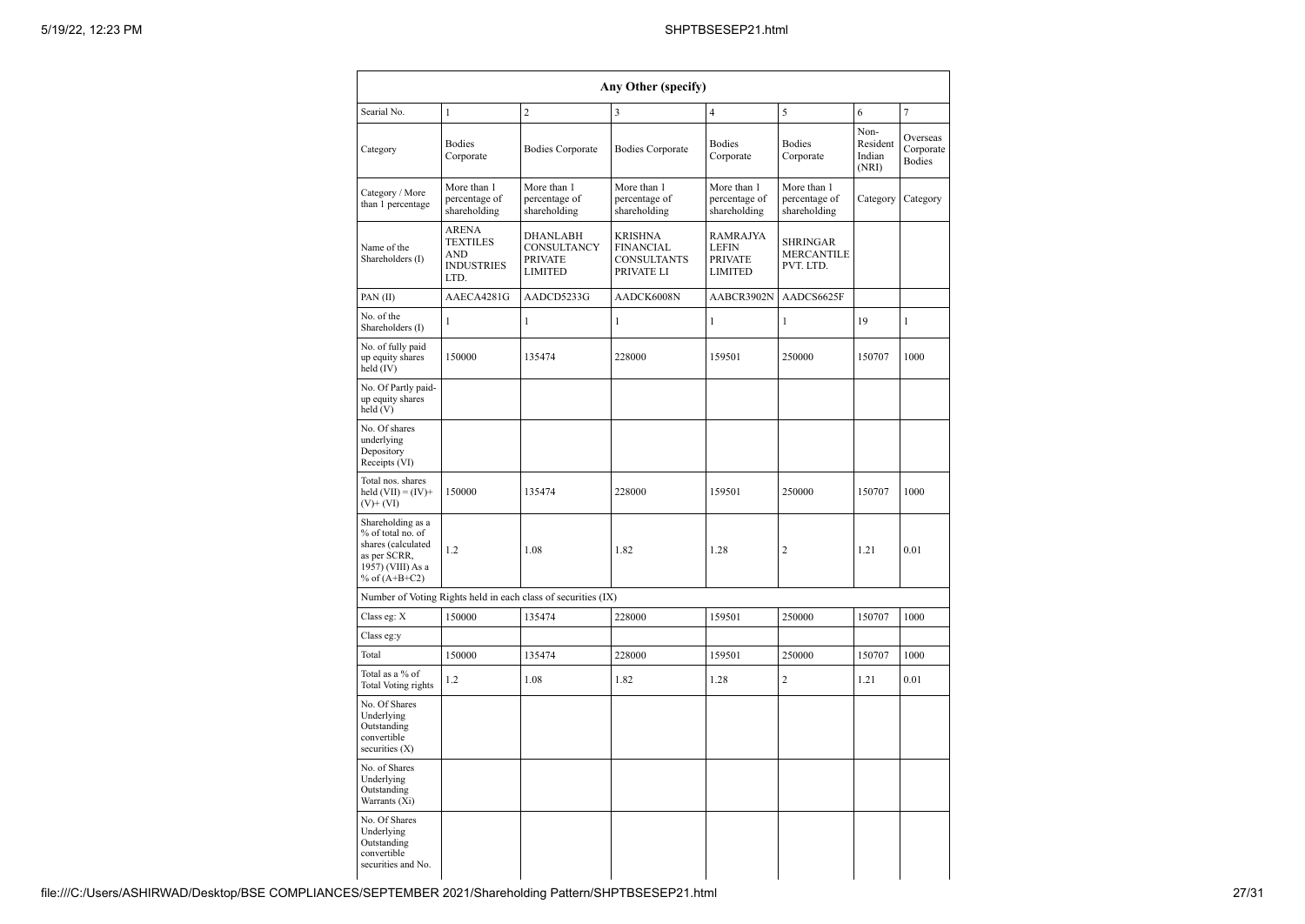| Of Warrants (Xi)<br>(a)                                                                                                                                                                 |        |        |        |        |                |       |          |
|-----------------------------------------------------------------------------------------------------------------------------------------------------------------------------------------|--------|--------|--------|--------|----------------|-------|----------|
| Shareholding, as a<br>% assuming full<br>conversion of<br>convertible<br>securities (as a<br>percentage of<br>diluted share<br>capital) $(XI)$ =<br>$(VII)+(X)$ As a %<br>of $(A+B+C2)$ | 1.2    | 1.08   | 1.82   | 1.28   | $\overline{2}$ | 1.21  | 0.01     |
| Number of Locked in shares (XII)                                                                                                                                                        |        |        |        |        |                |       |          |
| No. (a)                                                                                                                                                                                 |        |        |        |        |                |       |          |
| As a % of total<br>Shares held (b)                                                                                                                                                      |        |        |        |        |                |       |          |
| Number of equity<br>shares held in<br>dematerialized<br>form $(XIV)$                                                                                                                    | 150000 | 135474 | 228000 | 159501 | 250000         | 51207 | $\theta$ |
| Reason for not providing PAN                                                                                                                                                            |        |        |        |        |                |       |          |
| Reason for not<br>providing PAN                                                                                                                                                         |        |        |        |        |                |       |          |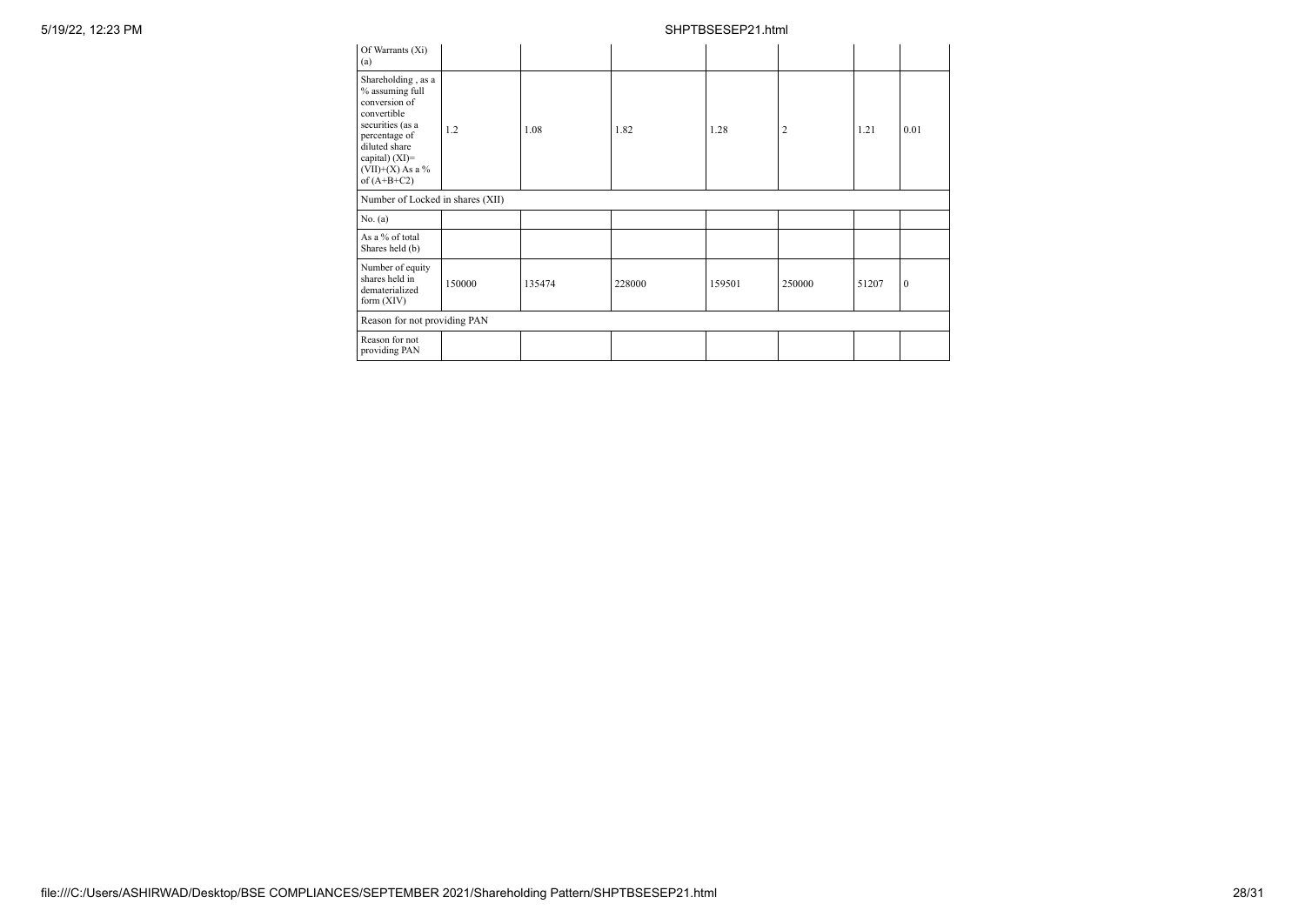| Any Other (specify)                                                                                                  |                                                               |                       |  |  |
|----------------------------------------------------------------------------------------------------------------------|---------------------------------------------------------------|-----------------------|--|--|
| Searial No.                                                                                                          | $\,$ 8 $\,$                                                   |                       |  |  |
| Category                                                                                                             | <b>Clearing Members</b>                                       |                       |  |  |
| Category / More<br>than 1 percentage                                                                                 | Category                                                      |                       |  |  |
| Name of the<br>Shareholders (I)                                                                                      |                                                               | Click here to go back |  |  |
| PAN(II)                                                                                                              |                                                               | Total                 |  |  |
| No. of the<br>Shareholders (I)                                                                                       | 6                                                             | 26                    |  |  |
| No. of fully paid<br>up equity shares<br>$held$ (IV)                                                                 | 519                                                           | 152226                |  |  |
| No. Of Partly paid-<br>up equity shares<br>held(V)                                                                   |                                                               |                       |  |  |
| No. Of shares<br>underlying<br>Depository<br>Receipts (VI)                                                           |                                                               |                       |  |  |
| Total nos. shares<br>held $(VII) = (IV) +$<br>$(V)$ + $(VI)$                                                         | 519                                                           | 152226                |  |  |
| Shareholding as a<br>% of total no. of<br>shares (calculated<br>as per SCRR,<br>1957) (VIII) As a<br>% of $(A+B+C2)$ | $\boldsymbol{0}$                                              | 1.22                  |  |  |
|                                                                                                                      | Number of Voting Rights held in each class of securities (IX) |                       |  |  |
| Class eg: X                                                                                                          | 519                                                           | 152226                |  |  |
| Class eg:y                                                                                                           |                                                               |                       |  |  |
| Total                                                                                                                | 519                                                           | 152226                |  |  |
| Total as a % of<br>Total Voting rights                                                                               | $\boldsymbol{0}$                                              | 1.22                  |  |  |
| No. Of Shares<br>Underlying<br>Outstanding<br>convertible<br>securities $(X)$                                        |                                                               |                       |  |  |
| No. of Shares<br>Underlying<br>Outstanding<br>Warrants (Xi)                                                          |                                                               |                       |  |  |
| No. Of Shares<br>Underlying<br>Outstanding<br>convertible<br>securities and No.<br>Of Warrants (Xi)<br>(a)           |                                                               |                       |  |  |
| Shareholding, as a<br>% assuming full<br>conversion of<br>convertible<br>securities (as a                            | $\boldsymbol{0}$                                              | 1.22                  |  |  |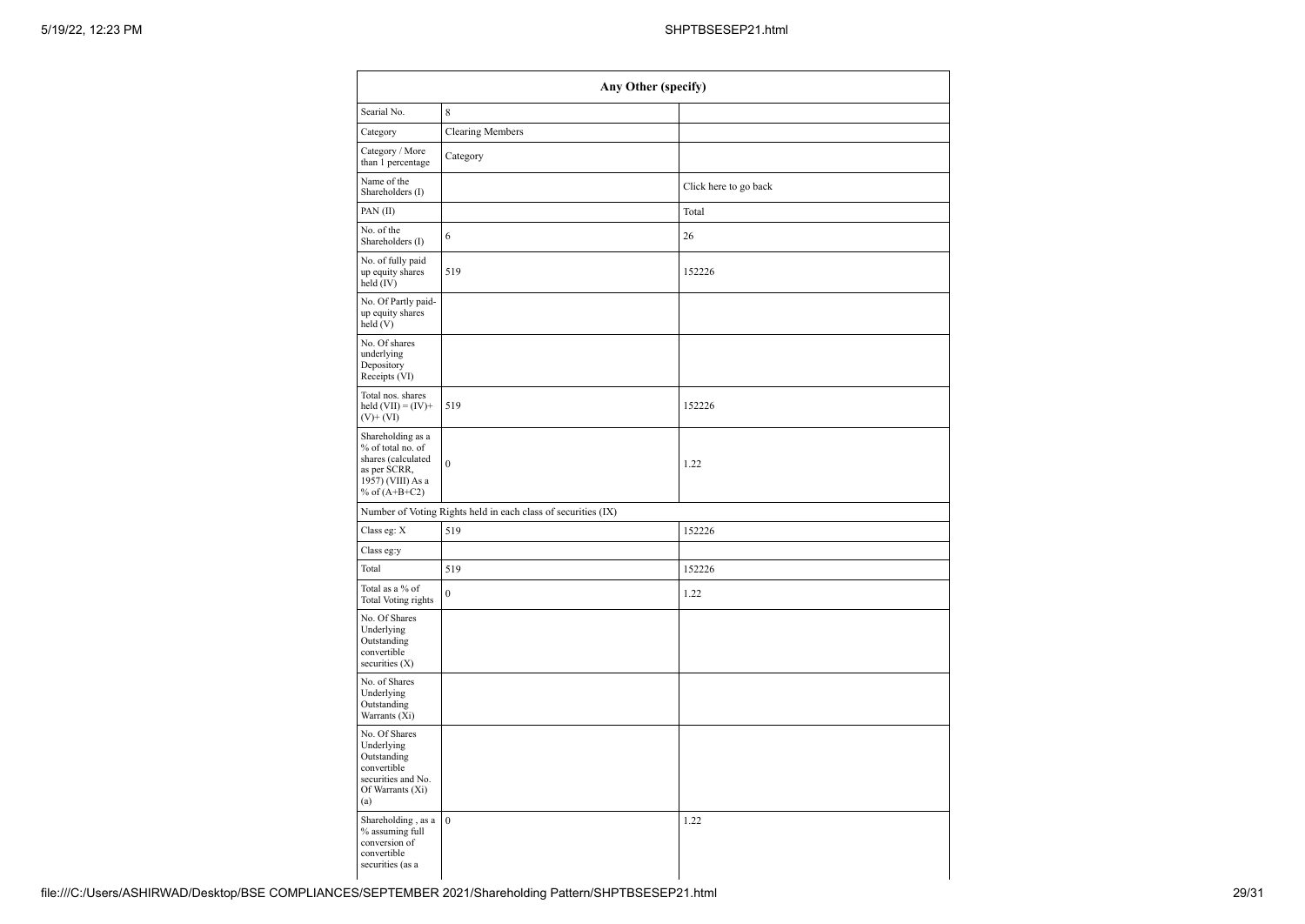| percentage of<br>diluted share<br>capital) (XI)=<br>$(VII)+(X)$ As a %<br>of $(A+B+C2)$ |     |       |  |  |  |
|-----------------------------------------------------------------------------------------|-----|-------|--|--|--|
| Number of Locked in shares (XII)                                                        |     |       |  |  |  |
| No. (a)                                                                                 |     |       |  |  |  |
| As a % of total<br>Shares held (b)                                                      |     |       |  |  |  |
| Number of equity<br>shares held in<br>dematerialized<br>form $(XIV)$                    | 519 | 51726 |  |  |  |
| Reason for not providing PAN                                                            |     |       |  |  |  |
| Reason for not<br>providing PAN                                                         |     |       |  |  |  |